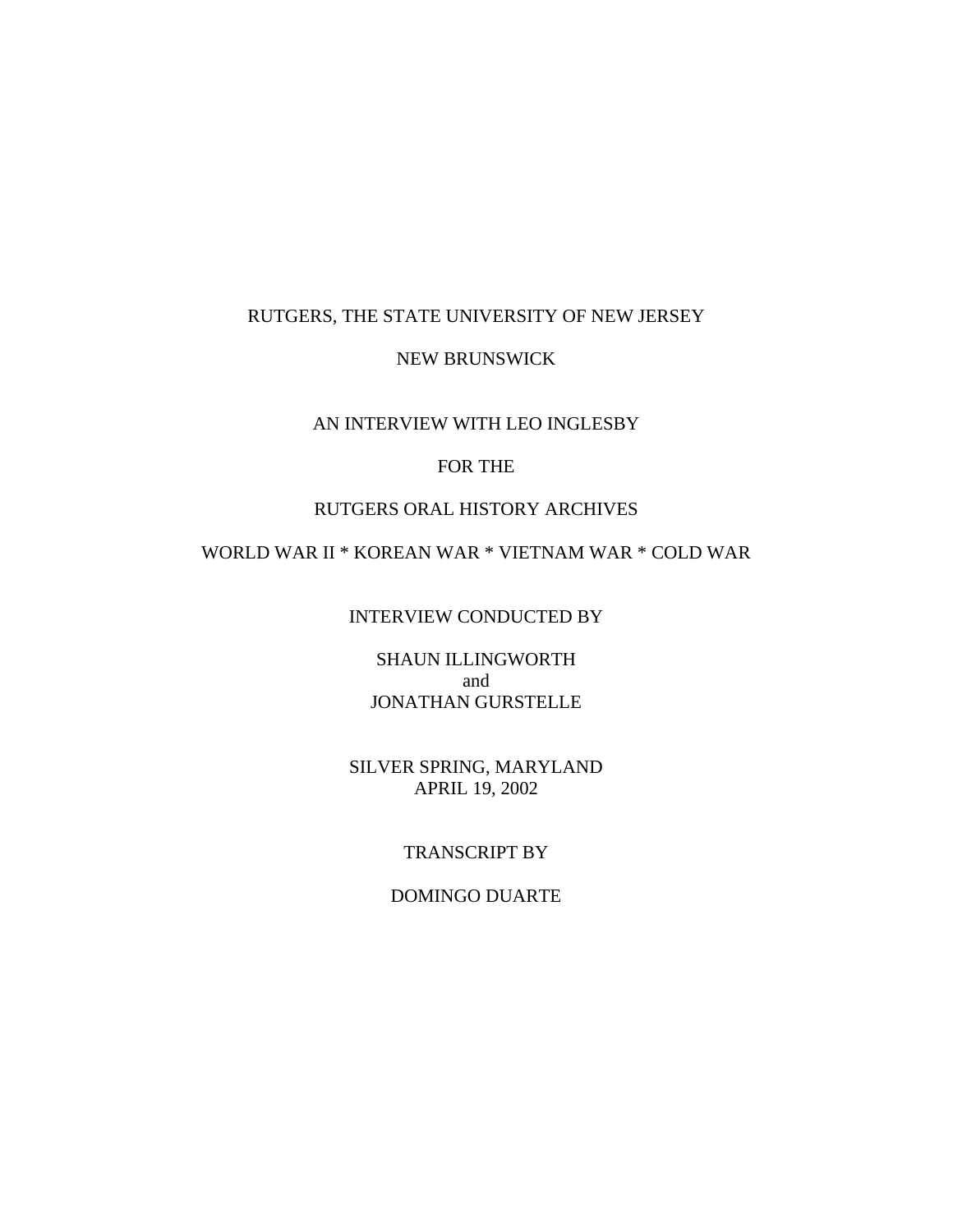Shaun Illingworth: This begins an interview with Leo Inglesby on April 19, 2002 in Silver Springs, Maryland, conducted by Shaun Illingworth and …

Jonathan Gurstelle: Jonathan Gurstelle. Mr. Inglesby, can you tell us a little bit about of your family?

Leo Inglesby: Born in Philadelphia, one of two boys, and six girls, and my father died when I was quite young, and, fortunately, my mother had a trade that she could go to, she was a chocolate coater, and that income from her employment got me up to high school, anyway. Then almost, shortly after high school, I was dragooned into the Army, not voluntarily believe me, and then in the Army … peacetime Army, back in the early, the draft was in 1941, I think, that was a peacetime Army and you look forward to a year of dull Army activity, and they were just organizing the parachute troops then. It looked like an adventure, so I go out there to join the parachutes and enjoyed that thoroughly, and then war broke out. We went overseas quite rapidly, late '42, and went to England. In England, we participated in the invasion of North Africa, and invaded Oran, Youks les Bain, I think, it's covered in my book there. The details are there … then North Africa into Italy. We didn't do Sicily … went to Italy, fought there, in the mountains, fought in the Anzio beachhead, where I was pretty seriously wounded, and came back from there [*A Corporal Once*]… you know, convalescence, and all that stuff. Finally, got out of the Army and the first objective I set was go to college, and as I told you beforehand, I tried the University of Pennsylvania. They had made no preparations for this numerous influx of young men coming out of the Army, and it's business as usual at the University of Pennsylvania, and they had so many people in the freshman class, and that was all. I applied, and I had to wait until next February, and I didn't want to wait until next February, so I went to a small school in Philadelphia called the La Salle College, which is now La Salle University, I might add. I enjoyed La Salle, four years, majored in Economics, and graduated in 1948 … and there at La Salle, I saw this floater that was distributed, looking for applicants for an assistanceship program at Rutgers University in New Brunswick, and applied and successfully was accepted. … Met Andrew Tulley, who was the director, enormously popular, a wonderful guy who, almost upon my arrival, was killed in a horrible accident, and passed the reins over to (Brodus?) Mitchell. But the effective administration was by Grace (Castelanski?), a brilliant lady, and I had four colleagues, also assistants, and worked with Dr. Mason Gross, Simon (Lapada?), Ken (Kohara?), whose since has published a couple of textbooks … and a very impressive faculty, very impressive experience I had at Rutgers. Happy memories there. In the meantime, I met a delightful young lady, Eileen Kennedy, and this is part of my graduation in La Salle, and we mutually agreed that we'd put off our wedding until graduation from Rutgers, and we did. We married in 1949. Since then, we've had five children, two boys and three girls. They are all very successful. Unfortunately, three of them are lawyers, and one is a nurse … oh, one is a nursemidwife, that's right, and one is very personable and a very successful car salesman, so, I'm very happy with my family and the fourteen grandchildren they've given us. My professional life has been mostly with the Internal Revenue Service, which, after graduation from Rutgers and a brief stint with the United States Civil Service Commission, I went with the Internal Revenue Service, first as, about a grade eleven, something like that, and subsequently into the position Director of Facilities for the entire service, which was a rather heavy, time consuming job, which I enjoyed thoroughly. Anything that made IRS move was in my shop. I had very bright and able junior members of the staff. I stayed with IRS until, into my developing years, and after some thirty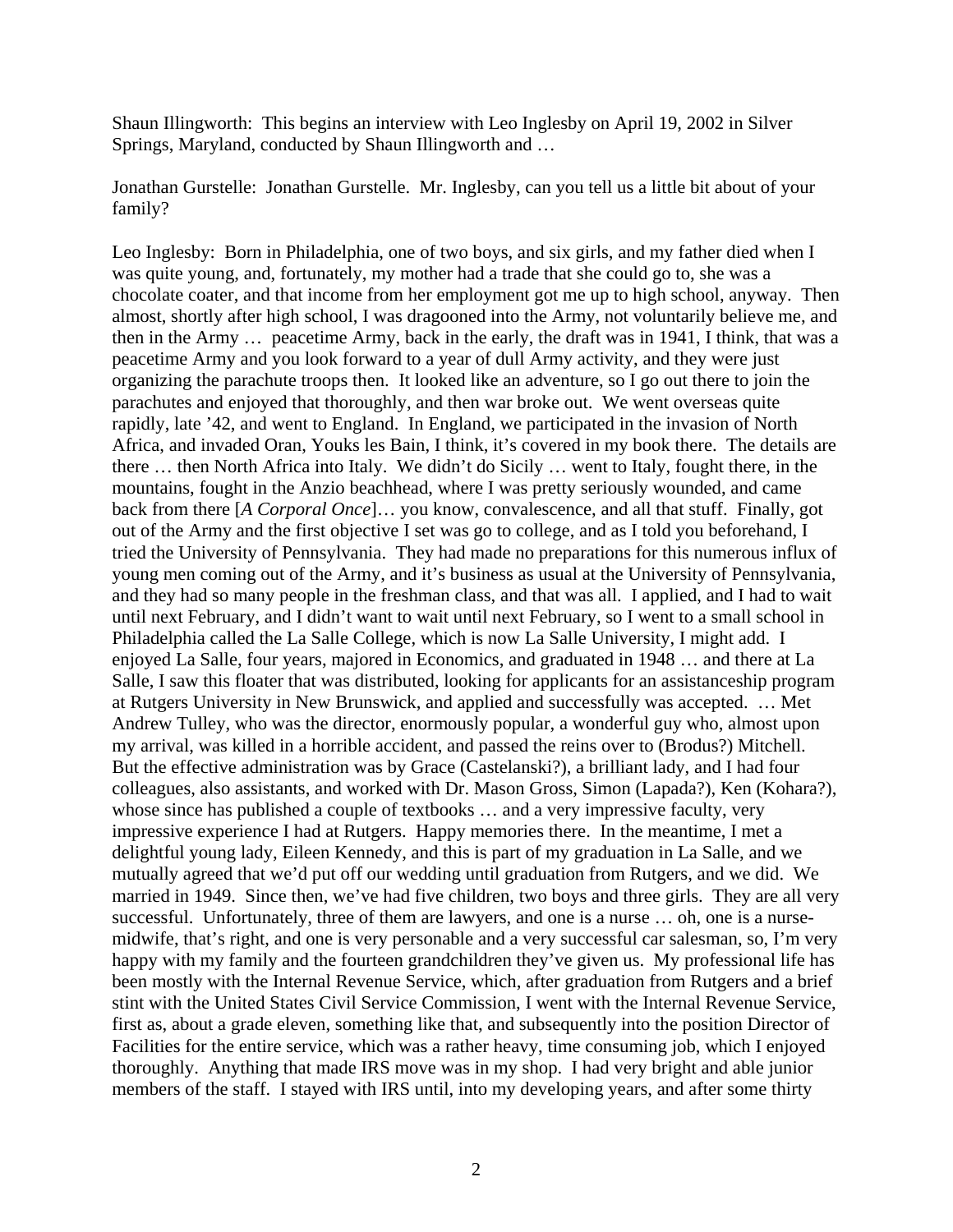years I finally said, "Enough," and retired therefrom. Since then, we've moved into what you see, and happy ever since. Does that cover it?

JG: In your book you said that your father and your grandfather served in the military. Can you tell us a little bit about them?

LI: Well, both my grandfathers were in the Civil War, okay, and my father's father had a very rough time indeed. He was shot in the bowels at Chancellorsville, and that was supposed to be the end, and got picked up by the Confederates. He was treated there and was turned over to the Union people at Pearl, Maryland, and recovered. He got better, was assigned to the Western Sector, I guess, under Grant, and finally wounded again at the Battle of Peach Tree Creek in Atlanta, wounded in the hand. The other grandfather, I don't know too much about him. I know he was in the Civil War, but my father was in the Spanish-American War, and he was, as far as Tampa, Florida, and apparently, Tampa still today … I mean that Florida, still today, has some, but not as much as then, but is subject to Malaria, and he contracted malaria which weakened him for his entire life, and he finally died at age fifty-four from repercussions of that disease.

SI: Had your family always lived in the Philadelphia area?

LI: Yes, yes. They're Philadelphians born and bred. As a matter-of-fact, the first thing those breeds came from England, about 1604, no, 1804, right after the [American] Revolution, upon landing, the progenitor, oldest son, Thomas, disappeared and never was found, but then they stayed. They're pretty famous in New Jersey, not famous, but very evident in New Jersey. They have a very, three or four of them were in funeral directing business in the Merchantville, Mt. Holly area, around that area, they are my cousins. They are lawyers, mayors, and things like that over there.

SI: Which neighborhood did you grow up in Philadelphia?

LI: West Philadelphia, West Philadelphia, in the area adjacent to the University of Pennsylvania. That's why my first inclination was to go to Penn, because we had a lot of natural, you know, feeling, for the University. That's why I was so disgusted with them. They wouldn't accept me, jerks.

SI: What was your neighborhood like? Was it mostly first generation Americans?

LI: Oh, yeah, mostly. Hardworking people, generally. Salt of the earth, as they call them.

JG: What did your parents do for a living?

LI: My father worked for the Atlantic Refining Company, but, as I said, he unfortunately died in 1934 from, again, the consequences of malaria. My mother, fortunately, had a trade that she went to, she was a chocolate coater, and that supported our family, and got us well along, until the Army claimed me.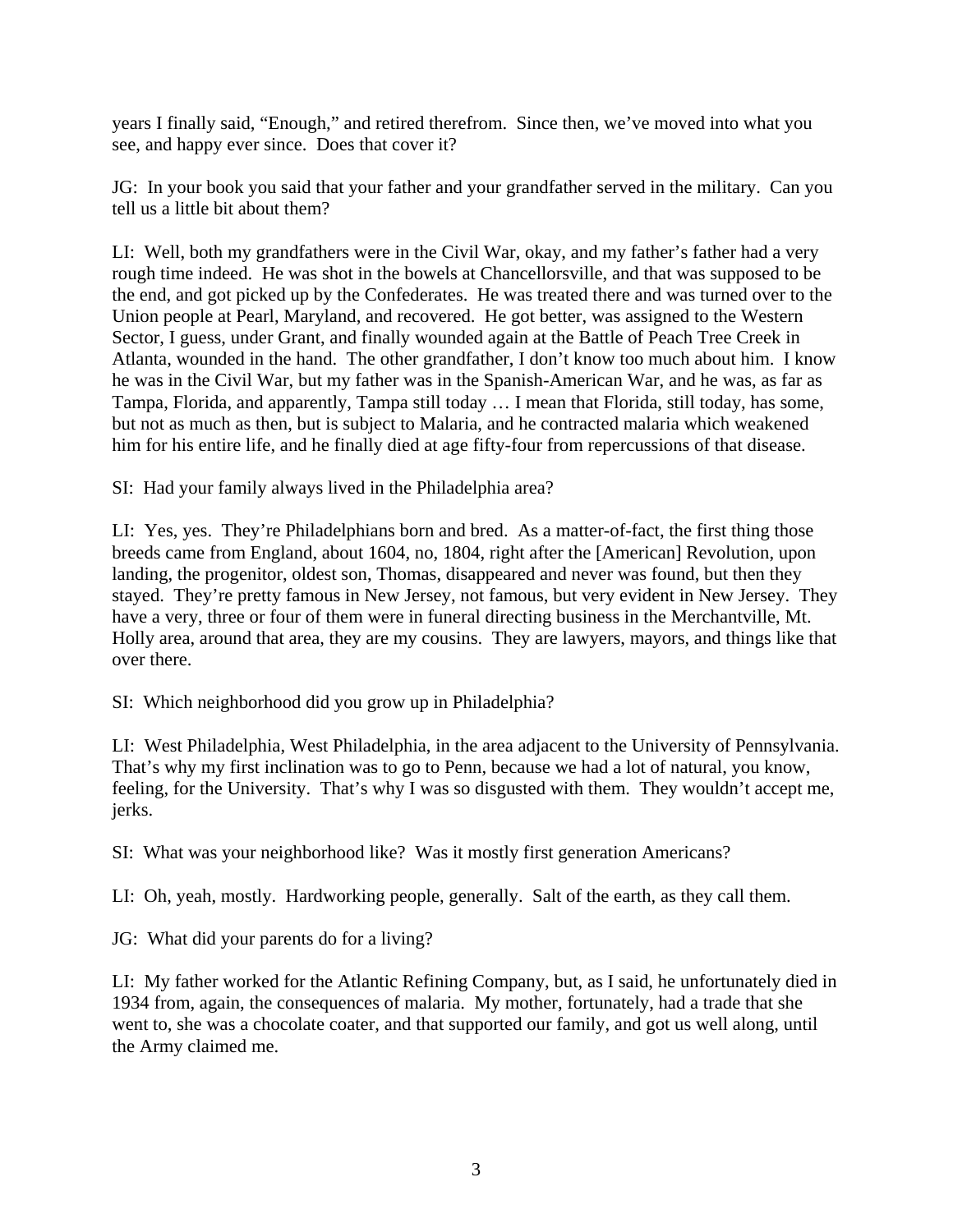JG: You said you had a lot of brothers and sisters, were you close to all of them when you were growing up?

LI: Oh, yes, every one of them. I still have one sister. She's eighty-seven now, and a delightful person.

[TAPE PAUSED]

SI: You were going to tell us how you became a paratrooper.

LI: Well, I was in the Army, and they just extended it from the year that they initially promised until the duration of the emergency. No war had been declared yet, and this looked to be an unending problem with me of being in the Army which I despised, and these three very smart looking sergeants came looking for volunteers to the paratroops, in smart-looking uniforms, fifty dollars extra a month, wow.

JG: How much had the pay been?

LI: Well, we were only paid twenty-one dollars then, but \$6.50 less for insurance, \$2.50 for insurance, then I had twelve or thirteen dollars left, and can't do much planning on thirteen dollars a month, so with that fifty dollars, it was the solution to all my problems, so I joined. That was it.

LI Jr: What was the neatest thing about their uniforms?

LI: We wear natty uniforms, of course, we had a little paratroop emblem up here, you know. very sexy looking.

LIJ: What were the shoes like?

LI: Oh, and we had these high boots, you know, like this, vividly polished, whew, boy … just enough to just enough to turn the eighteen year old . . .

LIJ: Those boots, what was it like for you, a paratrooper, if you ever saw anyone else not a paratrooper with those boots?

LI: Well, they provoked some resentment among other Army types. They think that we declared ourselves different. … It will happen though, consequences, sometimes differences of opinion would ensue. Frequently, we could resort to violence. But, happily, I'm the more peaceful type, would never have an argument, hardly ever.

LIJ: If these paratroopers saw someone without paratrooper wings walking around any of the bases here in the States or in Europe, very often those people would find themselves knocked out of their boots.

LI: They were exclusively to be worn by paratroopers. Have you been in the Army?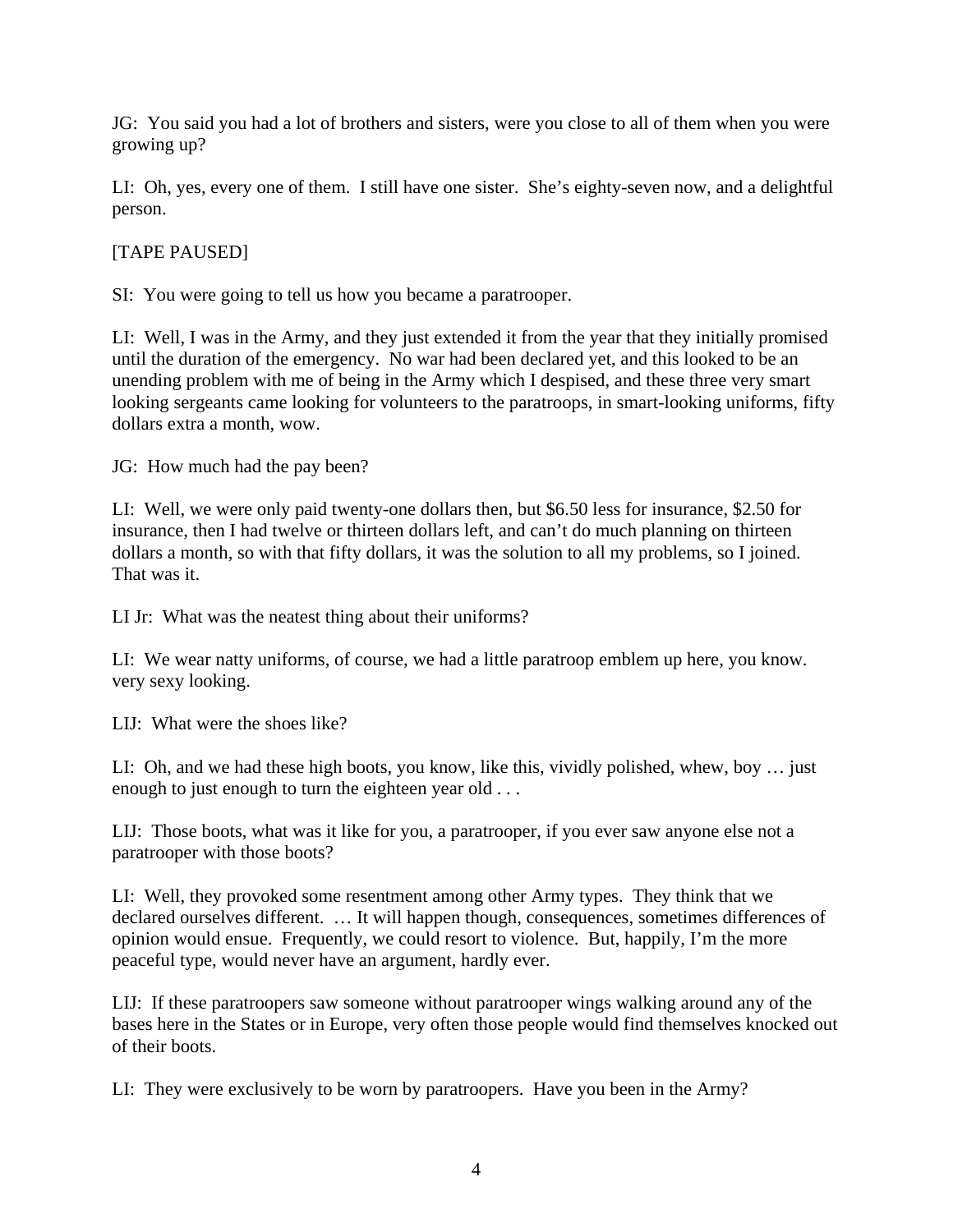JG: No.

LI: Do you plan to go in the Army? Don't. You won't like it, coming from your environment now.

LIJ: When you were drafted or when you went into the paratroopers, you were in the first outfit, weren't you?

LI: Yeah, the first one. We were the first battalion organized.

LIJ: What was that?

LI: First called  $504<sup>th</sup>$  and then later became  $509<sup>th</sup>$  and we were the first ones overseas. First ones into action and everything else.

LIJ: How did you get over to Europe?

LI: We went over in the *Queen Elizabeth*, a brand new ship at that time. We were the only combat troops on board, because the rest were all … well, the books says … it's pretty much in the book.

LIJ: The rest were what? Paying customers?

LI: No, no civilians at all.

SI: Was the First Division on that voyage?

LI: No.

SI: No?

LI: The First Division didn't come over … they came over with the invasion of North Africa. I think the First Division landed in Casablanca. They were at Port Lyautey, right outside Casablanca. The Ninth Division and others.

SI: We want to step back and ask a few more questions from before the war.

LI: Sure, sure.

SI: What were your elementary school and your high school days like? Which schools did you go to?

LI: Well, parochial school all the way through; Good Shepherd Grammar School in West Philadelphia; West Philadelphia Boys Catholic High School, and from there I intended to go to the University of Pennsylvania. But, because of the block that ensued, because of, full up, bad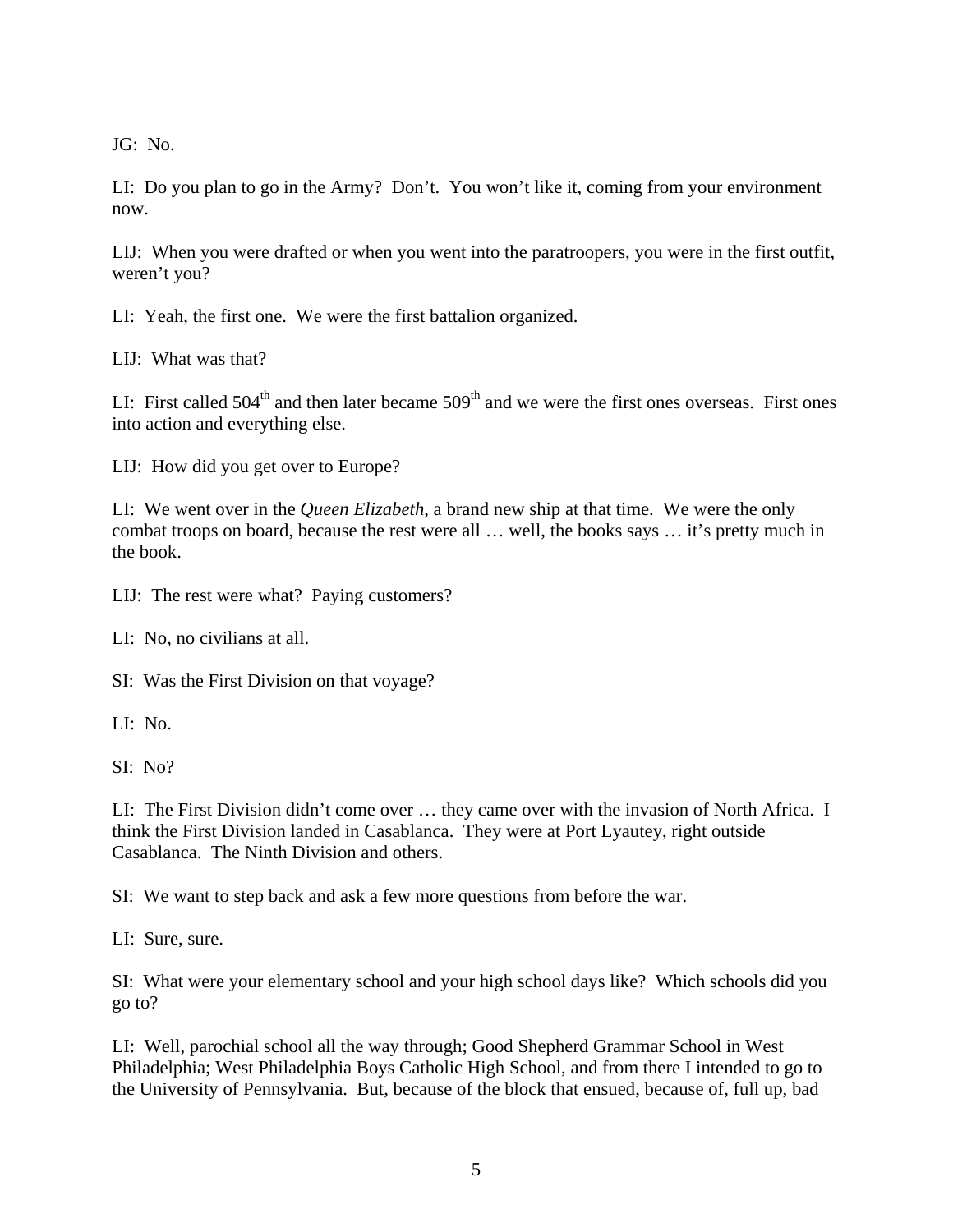planning on their part, I went to La Salle. I thoroughly enjoyed that. Then from La Salle I went into Rutgers.

SI: What were your favorite subjects in grammar school and high school?

LI: English, all the way through, I'm sure. I enjoyed English. It was the one that was easiest to me. I never had any problems writing compositions, for example, and I was always biased to teachers in my papers. Then, I got some interest in mathematics in college, enough to get interested in statistics, and I don't consider statistics sophisticated math, but interesting … when I was teaching statistics, one student I had, at La Salle … I taught at La Salle first for a couple of years and then, later, at the Agriculture and Technical College in North Carolina … but I only had one student down there who would … have you had statistics courses?

SI: No, actually I avoid them.

LI: You avoid them. Well, there's three areas of statistics, dispersion, and central tendency, and time-series. Dispersion is the interesting one. Dispersion, if the same repetitive task is done by a person or a number of persons, the results of the tests has what they call normal curve. You heard of normal curve, right? Right in the centers, most of them, in extreme ends in this and in that, and I remember, I had this one student who had to inspect, his job was to inspect completed work, and he'd come up with an arbitrary formula for reviewing the results. It was very satisfying to me as a teacher for him to come and tell me this is. . . He did this at work and this is what he found out, that he could accept them up to this point, but on this one he couldn't accept them and they wouldn't make it, and he did this all statistically He thanked me for it. Quite rewarding as a teacher to get that kind of reaction.

SI: It sounds like you used some of this statistical interest or training when you were a time study man before the war?

LI: A little bit. I forgot about that. Before the war, yes, I got a job as a timekeeper at La Salle, at the J.T. Bill Corporation in Philadelphia, and they offered that night course there, taught by a teacher from Drexel in time study, and I kinda enjoyed that … After that, there was an ad in the paper for a time study man at this aircraft factory in Bristol, Pennsylvania. I got that job, and before you know it, I was the actual time study man doing the job, and it was great, great job. You know what time study is?

JG: No, I don't.

LI: If you got a job like putting that box together, you see, cutting it up, and I time you for how long it took you to cut it, and timing how many seconds I'd also rate your efficiency, like were you operating at 100 percent, sixty percent, forty percent. You know, if you're goofing off, down around thirty … but this is for each individual operation, and you have a time for constructing that box, you see, and that would be the standard. Whatever standard, that was set. That's time study in a nutshell, okay? We did this at the aircraft factory in Pennsylvania, Fleet Wings. I did a few studies up there too, which were very beneficial. They had a contract with the French Air Force for bombers, French Air Force, which I don't think ever took off. Not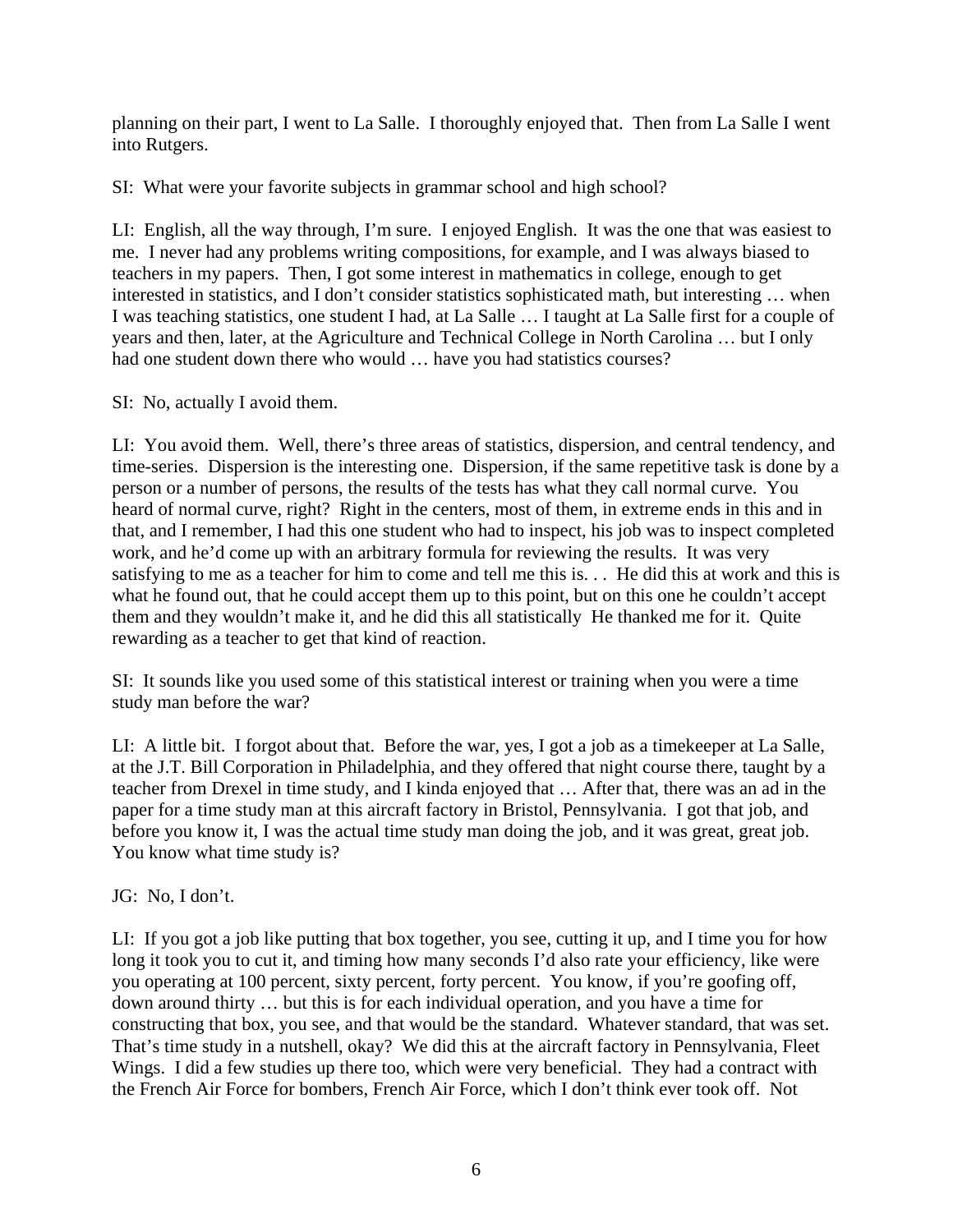because of me, you understand, but because of the demise of the French Air Force, but anyway, and that was the limit of my experience at time study, but I thoroughly enjoyed it.

SI: Were you able to tell, when you were working for Fleet Wings, whether production was being increased in preparation for the war?

LI: Absolutely, absolutely, yes. We worked around the clock to meet these … Of course, French, money is no object. It all comes from Uncle Sam, anyway. I could work as many hours as I wanted.

SI: What kind of planes were you working on?

LI: They were doing bombers, bombers, yeah.

SI: Do you remember the specific type?

LI: No. I worked on ailerons, control surfaces mainly, ailerons, rudders, tabs, stuff like that.

SI: How did the great depression affect your family and yourself?

LI: Well, my dad chose a very bad time to die, 1934. It could hardly been worse. It's a very interesting story. My mother says we had nothing when he died, had actually nothing. It is providential, really, my mother had a dream and she, from a dream of my uncle who said to go see such and such a person, my mother went to see such and such a person, and she said that in her brother's candy company in Philadelphia, they were looking for chocolate coaters, and that was what she had done as a girl before she got married. She made very good money for that time. She'd make like twenty-six dollars a week, which is very good. That got … and, of course, my sisters and my brother was working, too. That got us along. So, it was tough times from 1934 on.

SI: What kind of job did you have during that period?

LI: I was in high school, mostly. Oh, yeah, and then, as I said, I got out in 1938, I graduated from high school. I got a job, first at ten dollars a week. It was a lousy job. I only had that job for about three months, and then I got this job at Brill's, as a timekeeper, sixteen dollars a week, very good. Then as a time study man, twenty-six dollars a week. From there I was drafted. At twenty-six dollars a week you're living in the lap of luxury.

SI: What did your family think of Franklin Roosevelt and the New Deal?

LI: He was a saint. Does that cover it?

JG: Were your parents Democrats?

LI: Absolutely, as was everybody else in that part of the city, for economic reasons mainly.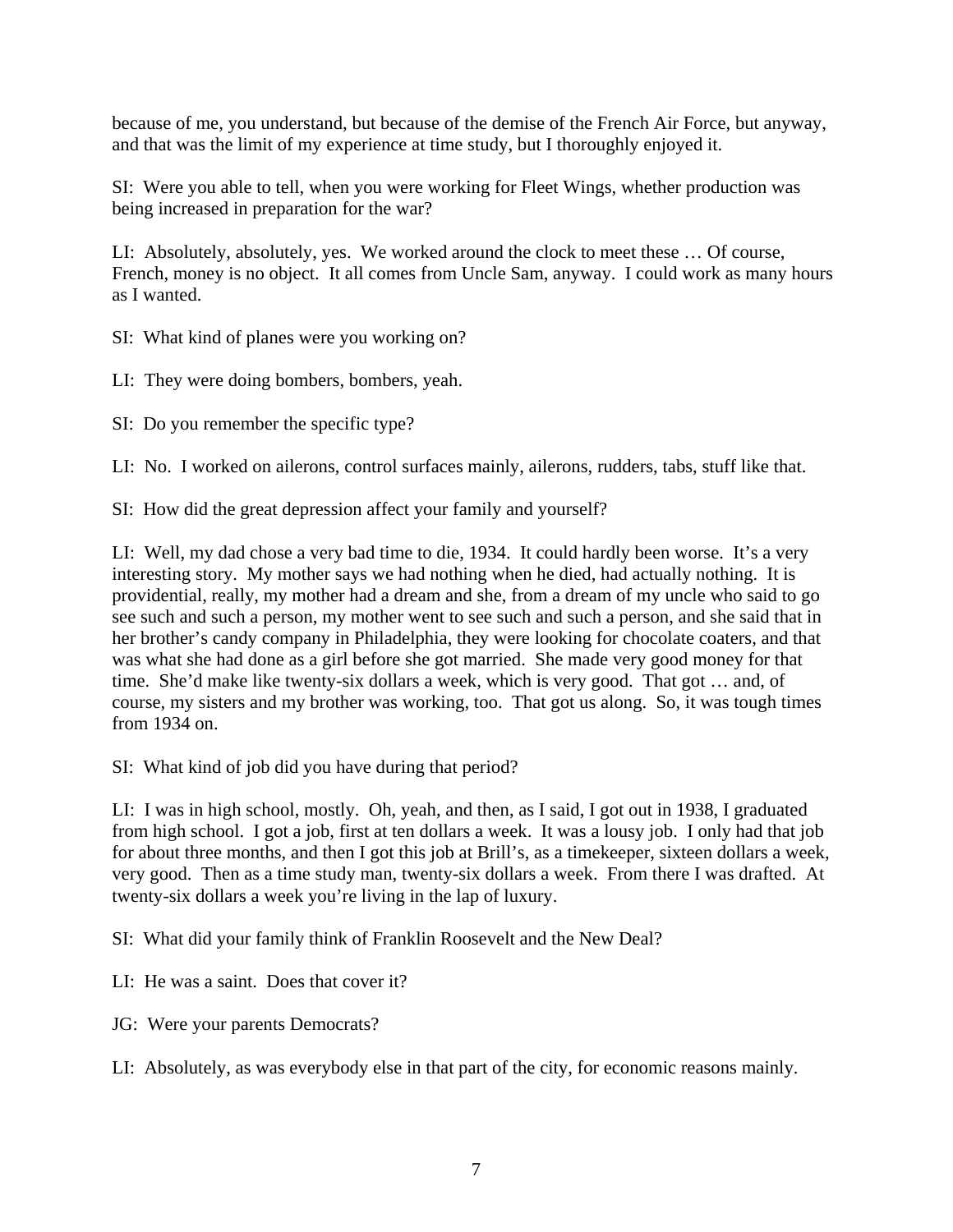LIJ: What was it like prior to FDR?

LI: Prior to FDR was Herbert Hoover, a man of no noticeable ability. Total inability to confront the situation he was faced with in 1928. He was a total loss as a president. I don't see if he deserves any honor at all.

LIJ: What was it like when FDR first became a president?

LI: Revolutionary, really. People expected great things of him, and he delivered great things, too. The Alphabet Parade was enormous, you know. This was totally unanticipated, at the federal level, for this whole parade of agencies, temporary agencies. Tennessee Valley Authority was a magnificent achievement for the Midwest. Farm acts and other acts.

SI: Did you see any of these programs at work in your neighborhood like the WPA or the CCC?

LI: Absolutely, absolutely, absolutely. So many people were absolutely dependent upon these forms of assistance, really, and we were not the poor area, but we were definitely middle-class to lower middle-class … tough times.

SI: Growing up, were you ever in the Boy Scouts or anything like that?

LI: Yes, for a little while. I couldn't get involved with the major, you know, like camping. I couldn't do that. It was too much. Maybe buying uniforms, too.

Eileen Inglesby: Did you ever tell them about the trip coming home on the Red Cross ship when they wakened you out on the deck, when you were wakened at night they were shooting, and then when you wakened and looked around what all did you see?

LI: I don't remember that, hon.

EI: Yes, you do. Japanese. Japanese.

LI: Japanese?

EI: You were wounded and they were sending you home.

LIJ: When you woke up on the hospital ship and the fellows from the  $442<sup>nd</sup>$  were all around you.

EI: Maybe they weren't Japanese. They had frosted toes, frosted feet.

LI: Oh, yeah, well, most of the fellows in the hospital ship with me were, a lot of them were frostbites, frozen feet, terrible. We spent a long time in the mountains in Italy by …

LIJ: Venafro.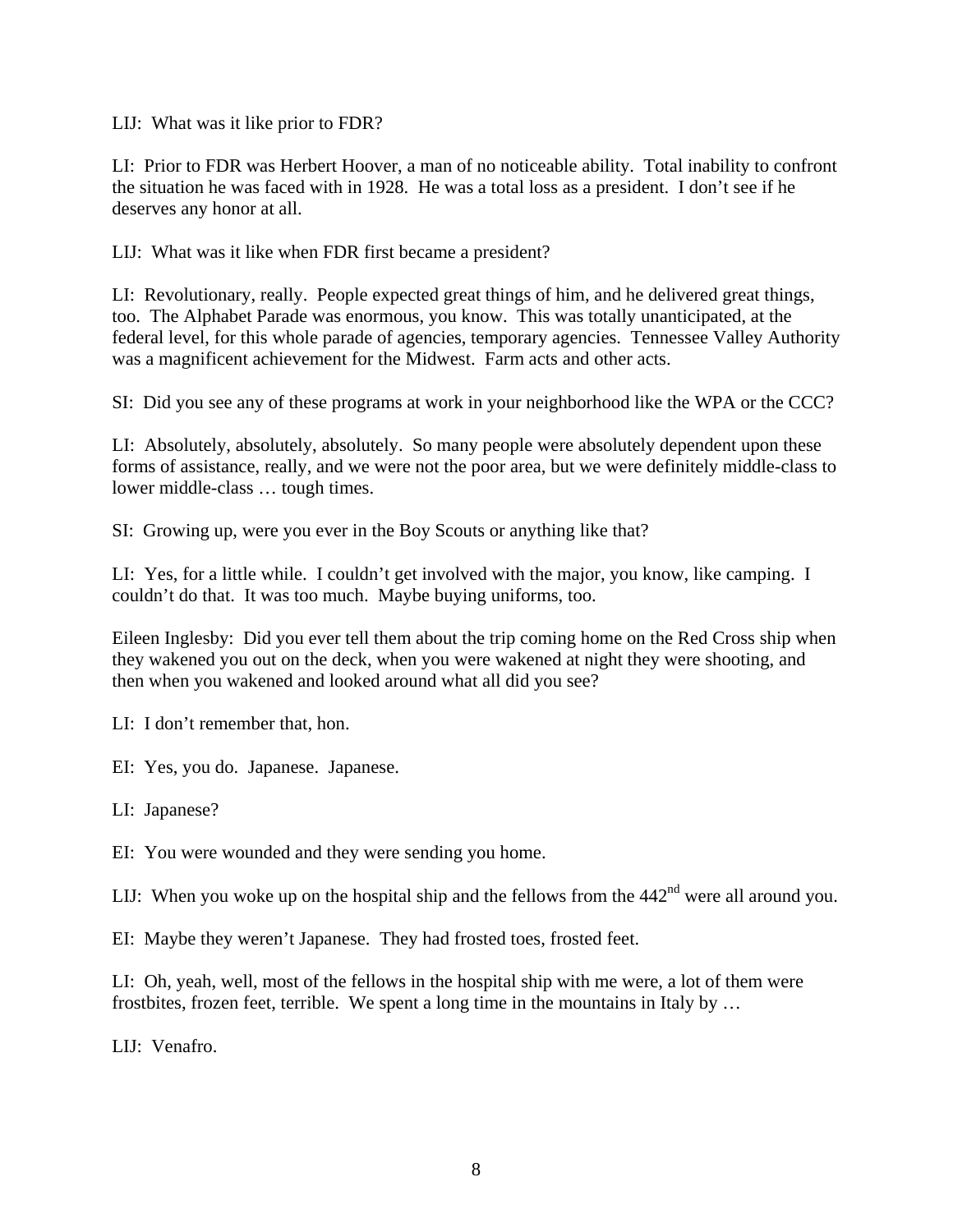LI: Have you ever heard of Venafro? It's up in the Po Valley, no, not the Po Valley. Po Valley's north. This is below Rome, it's below Rome. The beginning is siege of Rome. My battalion was on left flank, the advancing Forty-fifth Division, coming up to Volturno, the Volturno River in the Volturno Valley, and we were in the mountains. Well, the Tenth Mountain Division was there, too, somewhere, but I don't know. We were in the mountains, too. They got all the credit, but we were up there, too. We all lost a lot of guys from frozen feet, because there's no way of keeping your feet from getting wet. No way to keep them warm. We had fifty percent casualties, about fifty percent casualties in the mountains, and most of them, as I said, were frozen feet. Happy I wasn't one of them there. I was later, at Anzio, I got hit.

SI: A lot of veterans and historians often compare the war in Italy to World War I, on the Western Front, where it was a lot of fighting for yards, because you couldn't bring in tanks or anything.

LI: Absolutely. You couldn't bring in tanks because it was mountains … and it all had to be this hard, hand-to-hand fighting. We had to dislodge, fundamentally, physically, over mountains, dislodge these Germans from there. I survived that until I got to Anzio, where this shell fragment got me.

- JG: Going back to your childhood, were your parents very religious?
- LI: We're Catholics, and they call that religious.
- SI: You said you went to parochial schools, did you go to church?
- LI: Oh, yes, yes, absolutely, every Sunday.
- EI: Your mother had been a Baptist.
- LI: My mother had been Baptist before she got married but. . .
- EI: She just loved the songs …
- LI: My father was quite religious, too. He'd spend every night saying his prayers.
- SI: Were you able to do anything for recreation when you were a child?
- LI: Oh, baseball everyday almost. We used to go over …
- EI: Tell him how much the movies cost.
- LI: Six cents from Livingston. Tough.

LIJ: It's interesting. I had asked you one time what the greatest development that you think that you've seen in your life was and you told me the virtual eradication of polio. What was polio like?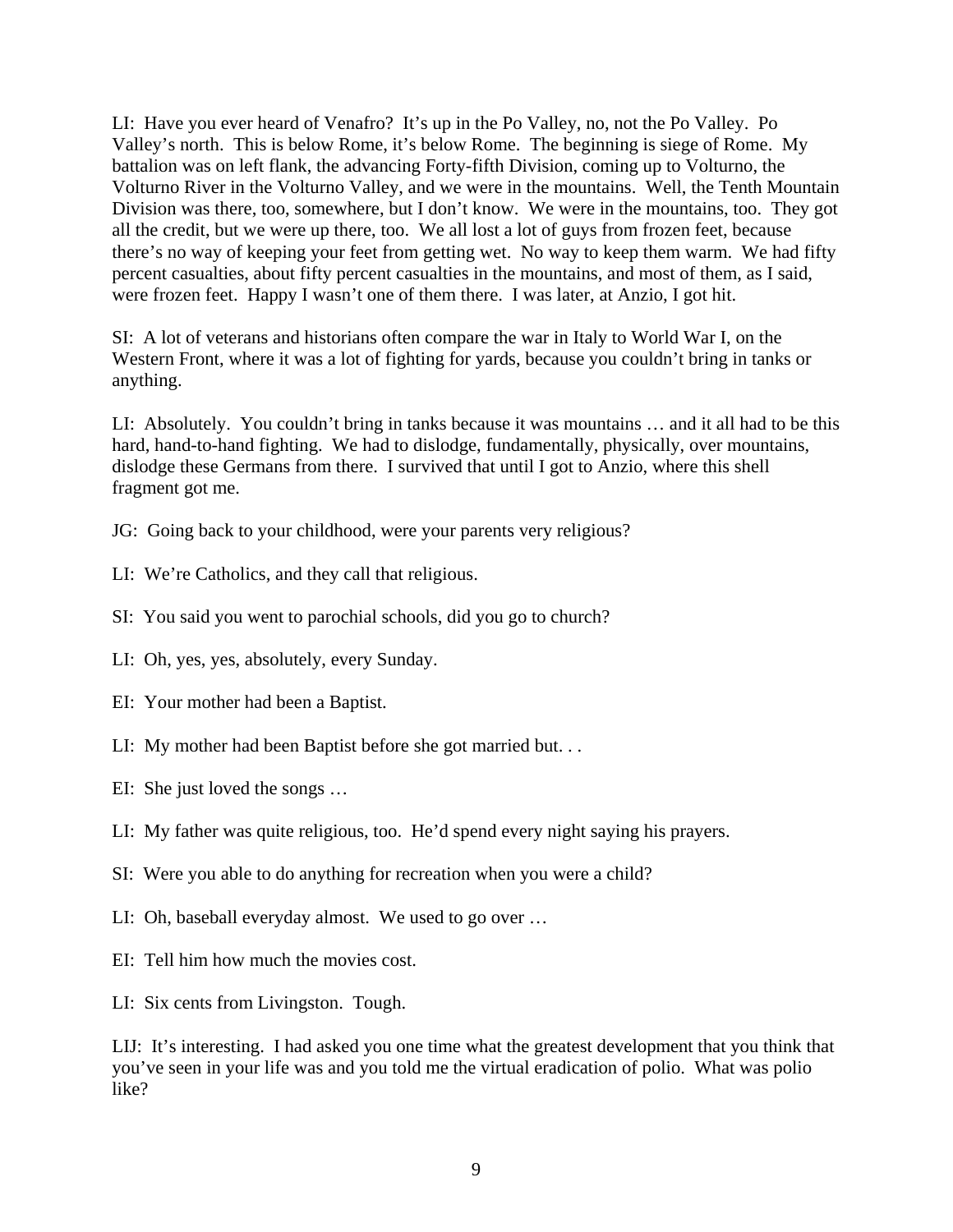LI: Polio is terrible. They used to close movies and close, tried to close supermarkets because of the … well, they didn't have that many supermarkets, it probably just closed big department stores downtown, because of the fact that it was so readily acquired by kids. Everybody knew some child who had polio, and it was just a terrible affliction, because, you know, what it does to your limbs; your limbs just evaporate, really, under you.

LIJ: I remember growing up, a lot of older aunts and uncles with braces that had had polio. In your family, how many people were afflicted?

LI: No, we kind of survived, really. Oh, no, my one sister had somewhat slightly withered arms…

LIJ: What did your father do? Where did he work?

LI: My father worked at the Atlantic Refining Company was a still operator … The crude used to be delivered right up to the Point Breeze in Philadelphia, Schuylkill River, and … most of the derivatives come from there, mostly gasoline and kerosene, things like that … big still. The process is just to take the good oil, boil it and at a certain temperature gasoline comes out, another temperature, kerosene, and other things. In the bottom is a residue, which they used that as a kind of substitute for coal.

LIJ: How much was he paid and how was he paid? Do you remember that?

LI: He got paid in gold. His salary was three twenties and one ten-eye gold piece. It was good money for two weeks, seventy dollars, good money. We lived rather well on it until he died in 1934. They had no social security then, of course, at that time, and when he died, that was it.

JG: After your father died, did you or any of your siblings get jobs to help the family?

LI: Ah, yes, all of us did. I worked for the bowling alley, pin boy. They didn't have pin setting machines then. We got rather adept at setting bowling pins, four cents a game. Big night was eighty-five cents.

EI: Tell them that story about Uncle Bill and your mother … twenty-five dollars a month for this apartment, I mean for the house, for rent, you didn't have the rent, and your mother had a dream.

LI: Oh, yeah. That's how my mother got that job. She used to do it as a girl, and then she dreamed one night about my Uncle Bill. If there was anybody worse off than we were, it was my Uncle Bill, because he is severely handicapped and he said to go see such and such a lady, a friend of my mother's, and she saw such and such a lady, who suggested Linder Brothers Candy Company was looking for chocolate coaters. My mother got that job, twenty-six dollars a week, which was a god-send for us. It got me up through high school, anyway.

SI: Did you have to pay for school at that time, or was it covered by the church?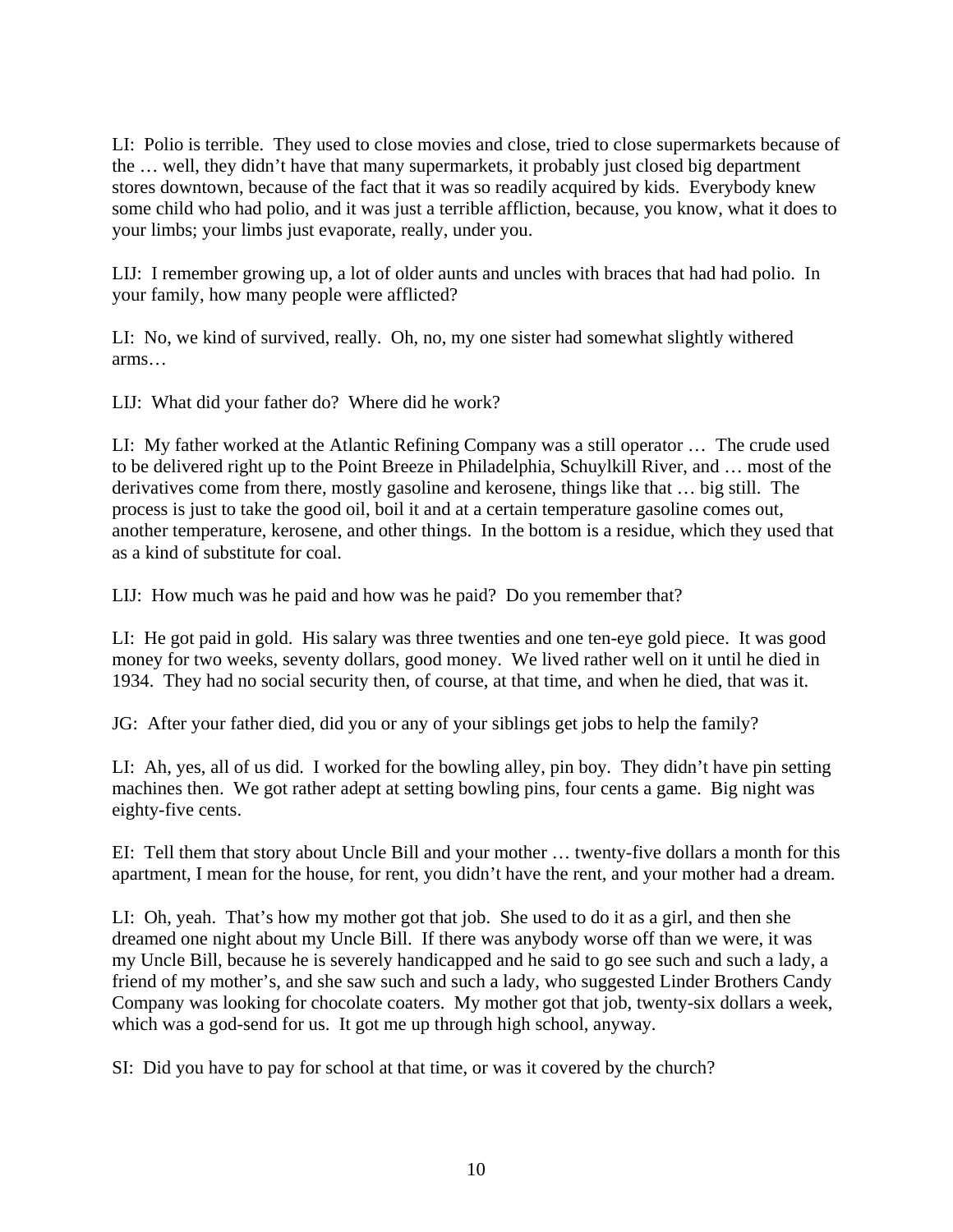- LI: Church covered it, mostly.
- SI: Were you taught by a certain order like La Sallian Brothers?

LI: La Salle Christian Brothers. Brothers of Christian Schools, they called themselves. They're not priests, but they are parallel to nuns, okay.

- SI: Oh, yes, I was taught by La Sallian Brothers.
- LI: Were you really? La Sallian Brothers?
- SI: Well, they're called Christian Brothers but they always say La Sallian Brothers.
- LI: I didn't know that.
- SI: They get confused with the Christian Brothers from Ireland, and they were started in France.
- LI: Oh, yeah, they are Brothers in France. St. Jean Baptist de La Salle, yes.
- SI: They make the brandy, too.
- LI: Where did you go to school?
- SI: It's called Christian Brothers Academy, in Lincroft, New Jersey.
- LI: Where, in Lincroft, that's North Jersey, I guess?
- SI: No, it's Monmouth County by Sandy Hook.
- LI: Oh, Monmouth, down the coast, yeah. How about that.

SI: Whenever one was applying to college, they say, "Oh, you either go to La Salle or Manhattan." They always try to send us to Manhattan College.

LI: Well, Manhattan, yeah. Well, that's what I said, when Penn ranks on me, I went to see the assistant principal at West Catholic, where I had gone, and that was Christian Brothers, too, and he immediately suggested La Salle. Fortunately, I got in, because they were almost ready to close their doors, too, because of the influx of veterans coming in, and I just made it to get in under the wire.

LIJ: What was that like with all the veterans coming back after the war? Everybody was in college, what were the campuses like?

LI: Pretty good. Of course, it was naturally a community of interests there, with the backgrounds by most students, and the strangers there were those who were not the Army, the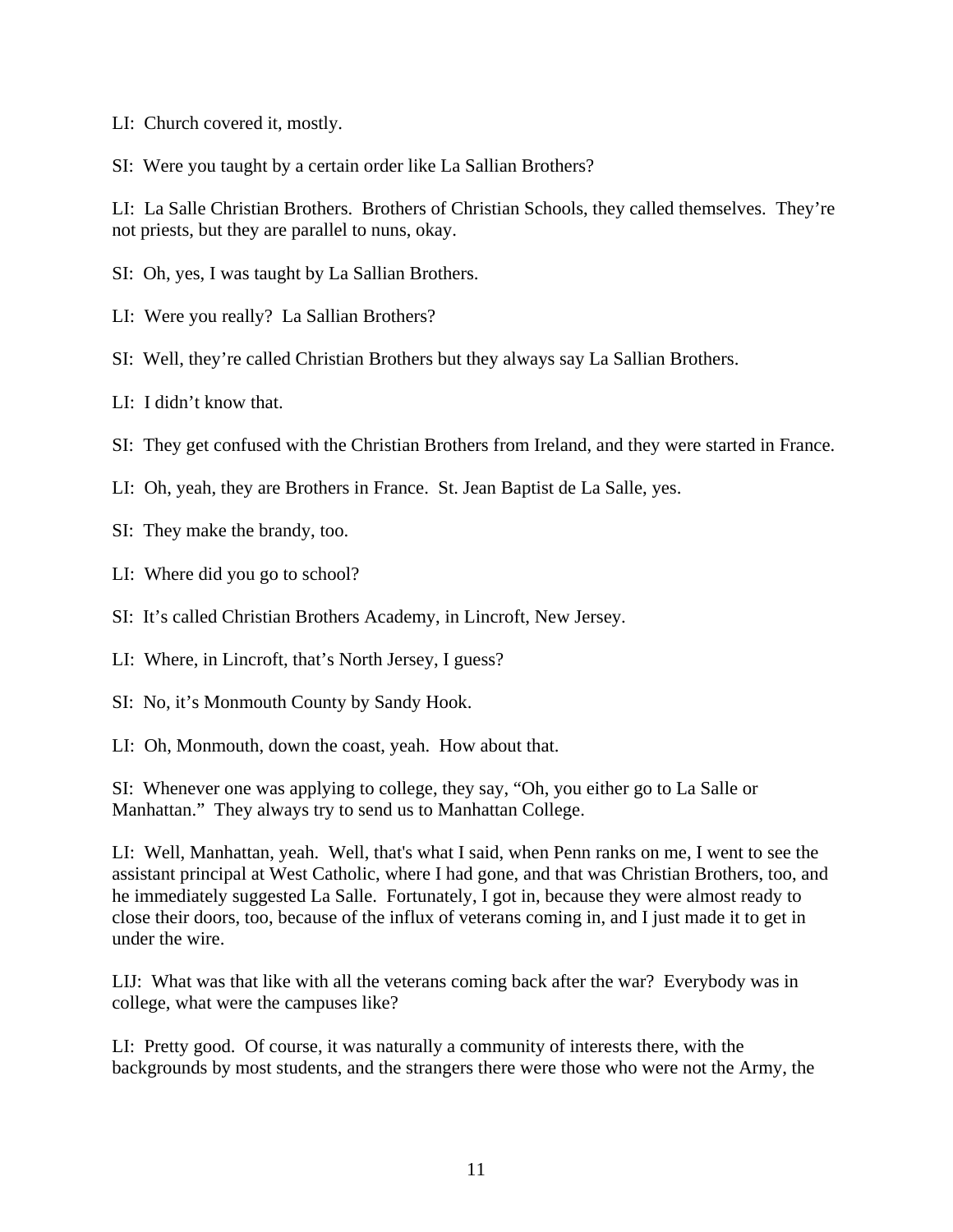young kids, you know, "they didn't know what the heck they were talking about, what do they know, they haven't been around," … but they were all veterans, otherwise.

EI: I remember when the war ended, they signed the peace treaty with Japan, and, eventually, we were down at the beach, and got the word. You never saw so many people. The Atlantic City hotels, at that time, were converted into hospitals for the soldiers.

LI: Oh, yeah, I spent some time at Atlantic City Hospital, England General Hospital.

EI: You just couldn't believe it. Mob scene, everybody is kissing each other, running up and down.

LI: That was the day when peace was declared, yeah.

EI: There was a picture in *Life* magazine

LI: One of the hospitals was England General Hospital, which was the old … two hotels they had taken over there, and it was a blast, oh, jeez. At this time I was able to hobble around, and girls were there by the score.

LIJ: How was it that you were wounded? What were you doing?

LI: It was on Anzio beachhead, and I was communications corporal, and shellfire had been coming intermittently and blew out one of our lines to our company headquarters … all we had to pack it like that, because these are sound powered phones. I heard this shell coming out over there, I said, "It's too far away." It wasn't too far away, it hit me, and that was it. My ticket home.

SI: Just to talk about Anzio for a little bit. You weren't dropped on, you came in on LTIs, right?

LI: On LTIs, that's right.

SI: Were you on the first wave?

LI: Oh, yes, yes. The invasion was connected by … one sector was a British division, and the rest was a group of the First Ranger Battalion, and us, and the Fourth Division. In other words, the First Ranger was a supplement of the First Division, I guess, it was the First Division. So, we landed on the southern sector, the British in the northern sector, virtually unopposed. Virtually unopposed, we caught them by surprise. Pardon me, hon?

EI: Did you tell them about being captured by the French?

LI: Don't like to talk about that. [laughter]

LIJ: Back to Anzio, you were unopposed. Why didn't they move on, what happened?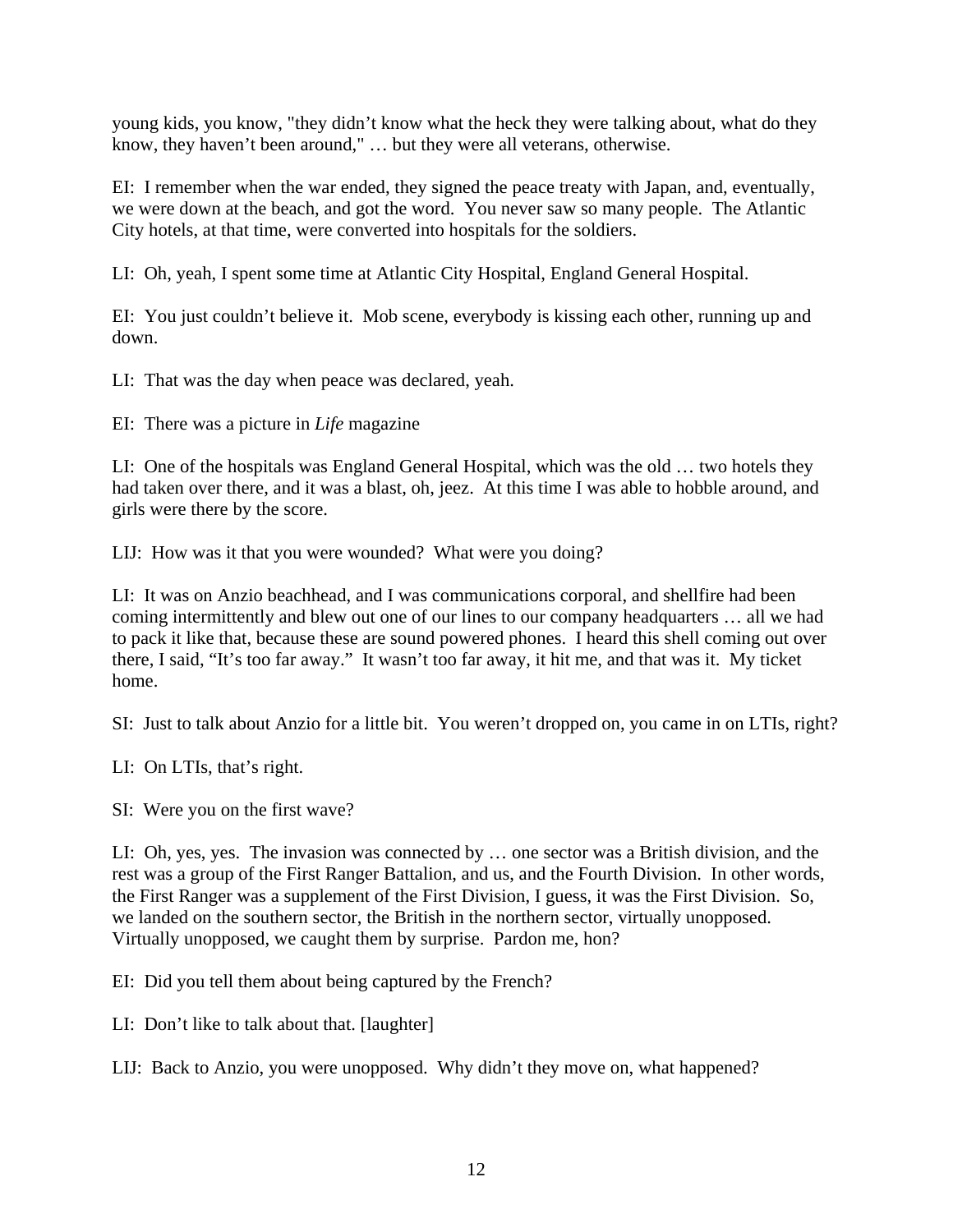LI: Oh, because the Germans began to oppose them. They could see their position in Rome was threatened, so you come in there, pull a couple of divisions up to block us. They stopped us then, a stalemate for awhile.

SI: I was just curious, since you were an enlisted man, how much do they tell you about what the overall strategy was?

LI: No. Nothing. You just had to divine this yourself. You can see it's obvious all around you what was happening. We knew where the Forty-fifth Division was. We knew that the British were here. We knew the Rangers were here, too, so all these things, almost by osmosis, but you know it, and you know what the objective is, too. You know why the Germans are opposed, just because Rome's sitting there just like a great big plum. Eventually, their lines to the south of us, called the so-called Gotlieb Line, crumbled under the pressure from the Americans, and when that crumbled, the Germans were outflanked, so they just took off and went north.

SI: A lot of the people that we talked to who were at Anzio talked about the artillery being very heavily used.

LI: And very effective, yes. They were just throwing it in at us, you see. You dug deep. You had one guy, gets ahold of me, "You go any deeper, and they'll drop you as a deserter."

EI: What was that?

LIJ: He said one of his colleagues dug his whole so deep, the guy said if you dig it any deeper, you'll be a deserter.

EI: Do you think it was funny, about being the only American prisoners of war of the French?

LI: Well, what happened, on the flight down from England, we were supposed to take, our objective was Tafaroui airport, outside of Oran, and our pilot got lost. It happens a lot with the Air Force, because these are quickie graduations from navigation school. He knew he was in Africa because of the Sahara Desert, and all that, and he told us, "You got to jump out of here because I'm running out of gas …" We're just about, when we're ready to crash, he said, "Hold it." We looked out there and there was this fortress, like, right out of *Laurel and Hardy*, these fortresses. You ever see *Laurel and Hardy* comics? We landed there and we were taken prisoner by the French for less than a week or so, because by that time, their forces had landed at Algiers and at Casablanca, and the French were anxious to surrender to us anyway, rather than to the Germans, so they did. They yielded to us and freed us … got a hundred gallon drum of gasoline dug up for us, we flew out of there. But, I was a prisoner of war for four or five days, something like that.

SI: How were you received by the French? Were they good toward you?

LI: Wonderful, wonderful. Particularly the American cigarettes, wow. They never had it so good. They plied us with their red wine, that was delicious. It wasn't really much of a … it wasn't what you call a rigorous period.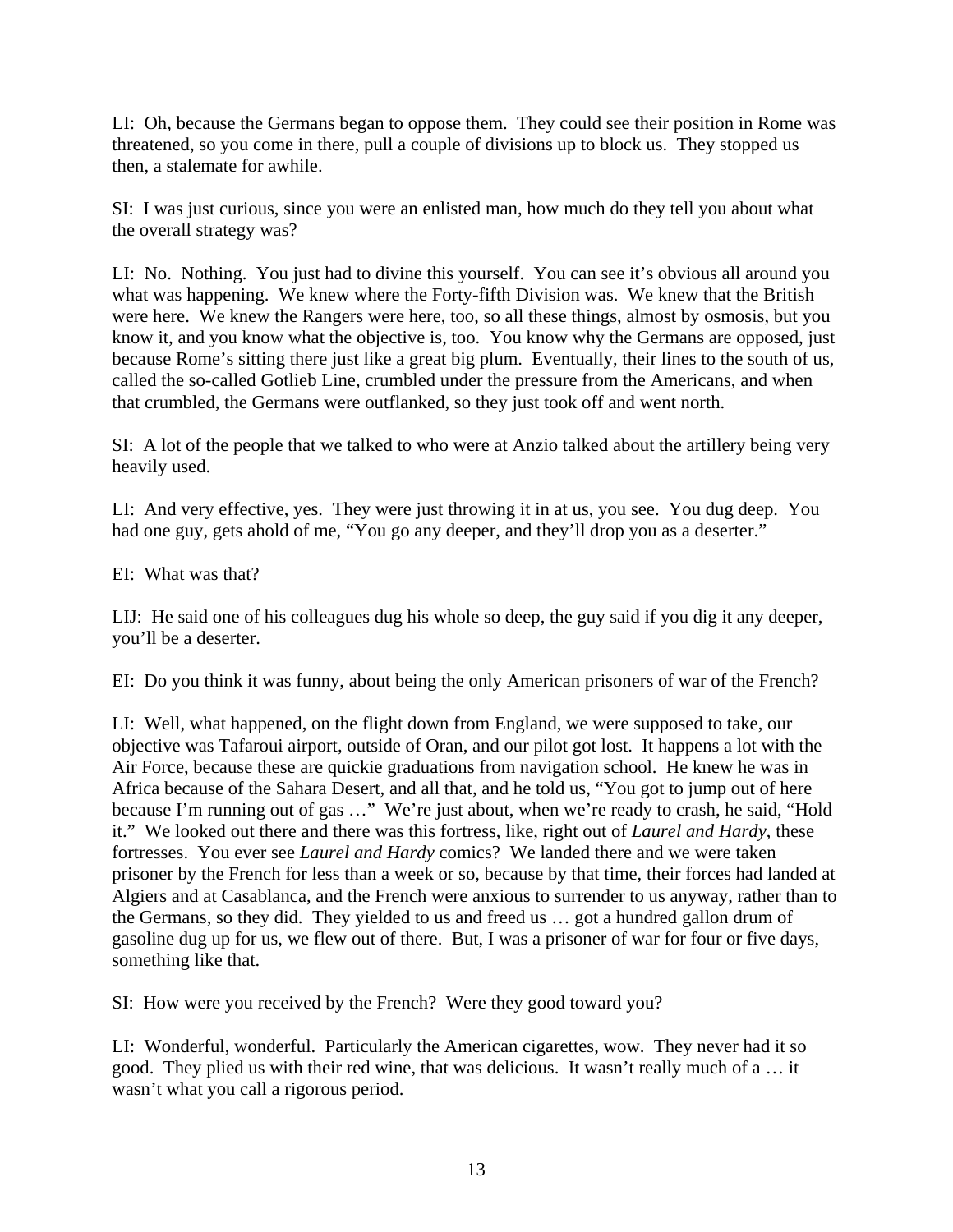SI: I thought it was funny reading your book that they thought, the French thought one of the men in your unit was Caesar Romero!

LI: Henry Wilburn. "Artiste American." Henry Wilburn, yeah. I still write to his wife every once in awhile. He's passed on, Artiste American.

SI: I got the impression from reading your account that, were any of your unit able to make it to the airport or were they all blown off course?

LI: Oh, yes, yes. Well, we had twenty-four planeloads, okay, two went into Spanish Morocco. We went into Algiers, deep into Algeria, but the rest of them landed, they dropped down, and it was a very perfuncturous fight at best, because as I said, the French were anxious to … and, I think, there was not much of an exchange of fire, but they yielded to us and gave the signal to our Air Force come on in, "The airports are yours, help yourselves." So, it was a factor in the easy occupation of North Africa. The fight was the French Navy at Port Lyautey, which is north of, right adjacent to Casablanca … and the battleship *Jean Bart*, pride of the French fleet, navy, we had to sink it, with considerable loss of life of French sailors. It was just a pity, but, as I say, Casablanca and Algiers surrendered rather rapidly to us.

LIJ: The first American killed in Europe was from your battalion.

LI: Yeah, his name was John McCall, a paratrooper. He was killed at Oran. As I said, there was some fighting there, he was killed, and now they have a camp down at the paratroop training center, North Carolina, called Fort McCall, Camp McCall, Fort McCall, something like that, named after him … John McCall. He wasn't in my company, another company.

SI: You were in England for a few months before jumping into North Africa. How were you trained in England? Was it just building on your training in the States?

LI: Oh, yes, continuation, the same thing. Unit tactics, principally, long marches, sessions of long marches. Once they had a 40-mile march, all packs, all ammunitions, all weapons, forty miles, it was terrible. A lot of guys didn't quite make it, and a lot of us did, and we were then called the winners and those guys are losers … and we got to Ilfracombe … a beautiful time there at Ilfracombe. It was a little port on the Bristol Channel, a little, not a port, a resort on the Bristol Channel … and we who had made it, we had our nights off, but the dropouts every night had to march again. So, we had a good time. I met a girl there, she was a very pretty little English girl whom I, I only had like a couple of nights there. I would go walking with her, that's all you could do there, and later on, when I got back to our base in Chilton Foliat, I went to visit her at her family home down Kingston-on-Thames, right outside of London, a couple of times, very hospitable, very nice. All we did was visit Hampton Court. Hampton Court was the residence of Henry VIII … beautiful palace and lovely grounds. Take a bus ride out there, stroll around, that was our date. No food either, no feed, because, first they didn't have their food there at the restaurants. We had baked beans, once.

LIJ: What did London look like in those days? Was it a bombed out city?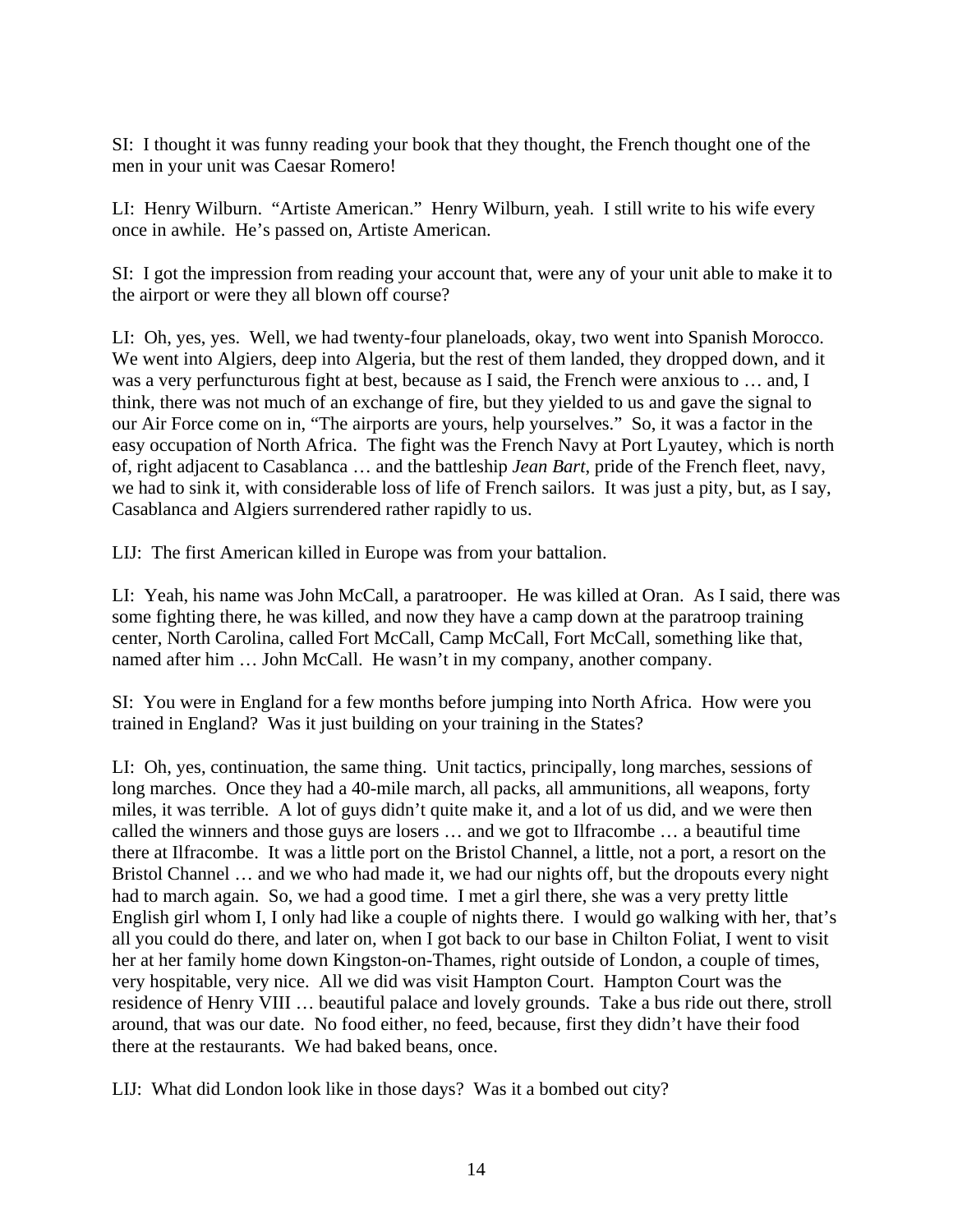LI: Well, it wasn't that bad, no. It wasn't as bad as the papers said it was … but all I remember are the nights. It was blacked out every night. All you did in London was drink, that's all.

SI: When you were in London, were there any air raids?

LI: Happily, no. We weren't there for any air raids. That was all in the past by that time, it's all gone.

EI: Tell them about the time you got arrested.

LI: Me, arrested? I don't remember that.

SI: It sounds like you had trouble going on leave a few times.

LI: It was the usual sorts of trouble. I enjoyed my time in the Army.

LIJ: Was there a big American pressure in England in those early days when you were there?

LI: We were the first combat troops to arrive in England. All the others were those who were with me on the *Queen Elizabeth*, were there mostly to build the airports, that would be necessary for the Eighth Air Force. Of 15,000 onboard, only 500 or 600 of us were the paratroopers, the rest were all construction maintenance personnel for the airports, you know, building types, and cranes, and derricks, all that stuff.

SI: What was it like interacting with the British people?

LI: They were … the most moving experience I had, when we finally landed in Gourock, in Scotland, they put us on a train at nighttime. Apparently word had gone ... no matter what time it was, there would be a crowd out there [makes clapping noise.] It got to you.

-------------------------------------END OF SIDE ONE, TAPE ONE---------------------------------------

SI: When you were there, Eisenhower and SHAEF [Supreme Headquarters Allied Expeditionary Force] really wanted to impose a lot of rules on American GIs, on what they could and couldn't do. One rule that I think lasted throughout the whole war was, you're not allowed to let the British people buy you anything because they were so …

LI: Never heard of that one. Nobody gave or bought me anything. I did trade a British soldier for one of their watches, their issue watch, a great watch, great big, bright, you know. I don't know what I gave him for it. I never think anybody bought me anything.

SI: Did they buy you a drink or something like that?

LI: No. They're not quick on that, besides, their beer wasn't worth drinking. Have you ever tasted British beer?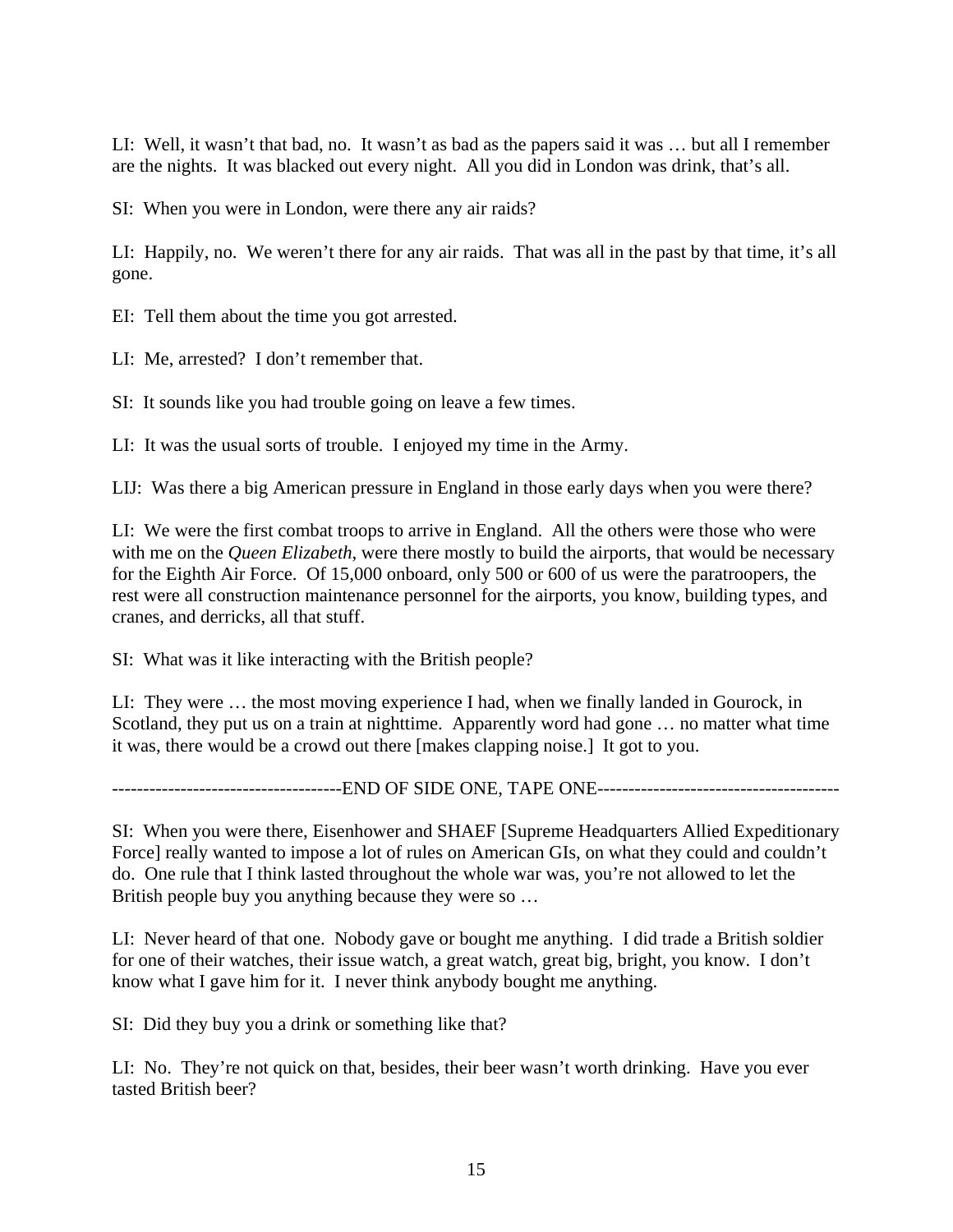SI: Yes.

LI: Horse piss, very weak. I don't think they probably got any better today.

JG: Did you make any friends in England?

LI: Betty Burdock. Yes, I did. I have never corresponded with her, but a very pretty girl, very sweet girl, very proper British girl, and a very proper British family. That's the only one.

LIJ: Did you have joint training with the Brits?

LI: Oh, yeah, quite frequently, different maneuvers.

LIJ: What was it like?

LI: We're on the maneuvers once, it was a wet, cold, night, and we had found this little cave to stay dry in, and the British soldiers used to come in and say, "All right, come out of there, Yank. Play the (guarn?), Yank, play the (guarn?) Yank, play the (guarn?) Yank." "Bullshit. We're dry, you stay out there." "Play the (guarn?) Yank, play the guard."

JG: Do you think the GIs had more interaction with civilians in England, or Italy, or was it the same?

LI: Well, because of the language identity, I think, England, England. But the Italians were enjoyed, no problem there at all. The very fact that, you know, they had formerly been our enemies, never was a problem.

SI: In doing interviews with other paratroopers, they talk about how jumping in one environment is different from jumping in another, like jumping in North Africa, because of the heat and all sorts, you come down very soft, whereas jumping in Sicily or Italy you come down hard. Did you notice any difference between the different jumps in different areas?

LI: It depends upon how well you could, how solid the impact was. Happily, I never turned any ankles, or anything like that.

LIJ: Salerno was a nighttime drop, wasn't it?

LI: Yeah. There I was kind of scared, because you never know when you're going to hit the ground. You're just … then suddenly, boom, you're there. They were all night drops. You don't want to be out there in daylight.

LIJ: At Salerno, didn't you say that when they let you off the plane you were pretty low? You didn't have much time in the air?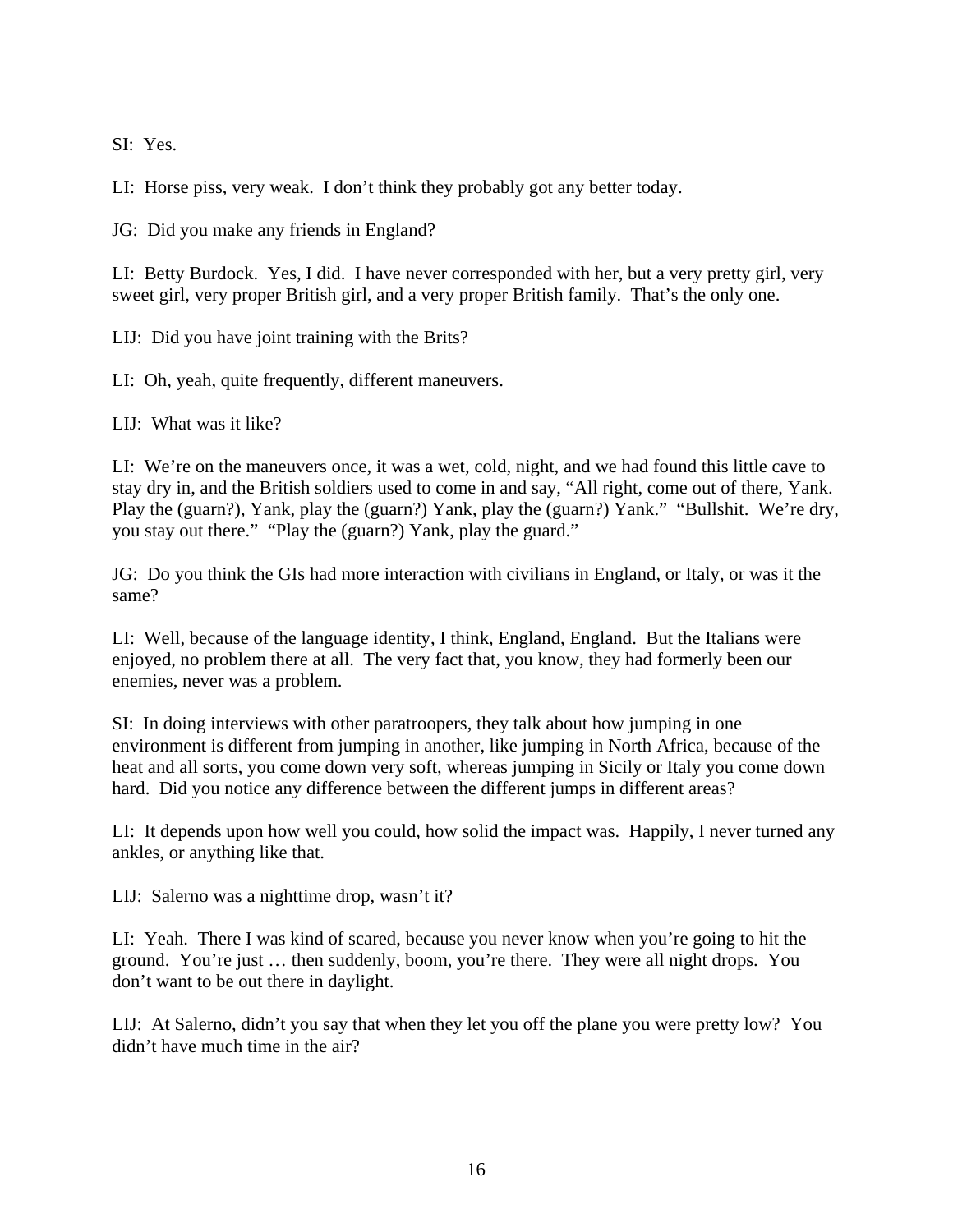LI: Usually, they try to get you out under a thousand feet, but this one time it had to be close to 700 feet, because we did about one oscillation then you suddenly hit. Have you talked to other paratroopers?

SI: A few, yeah.

LI:  $82<sup>nd</sup>$ , I guess.

SI: Some from  $82<sup>nd</sup>$ , some from  $101<sup>st</sup>$ . I think one was from, what was that unit that was in the Pacific? It's a whole division.

LIJ:  $517^{th}$ ?

SI: No, the  $17<sup>th</sup>$  was in Europe. The  $11<sup>th</sup>$  I think.

LI: The  $11<sup>th</sup>$ , yeah, they were out there.

SI: The  $11^{th}$ , I think, yeah, the  $11^{th}$ , but I didn't do that interview.

LI: Well, see, we never had another battalion, and we felt rather distinguished in that regard.

SI: Were you kept as a battalion, a separate battalion, so that they can just put you in where you were needed?

LI: Yeah, Clark was our commanding general and he leaned on us quite heavily.

SI: What was your opinion of General Clark

LI: Very admirable I thought. I don't think the papers had treated him that well but, he looked like a second-rater, don't you think?

SI: Well, a lot of men that served in Italy had a lower opinion…

LI: Pardon?

SI: A lot of other veterans that I've interviewed from Italy had a lower opinion of Clark.

LI: Clark?

SI: Yes. When you were in combat in North Africa and Italy, did you work alongside other allied units like the French and British?

LI: No. Third Division, Ninth Division, that's all I can recall. The others, strangers to us, but British and French, no.

EI: Tell them about those Germans that you captured and they were so thrilled.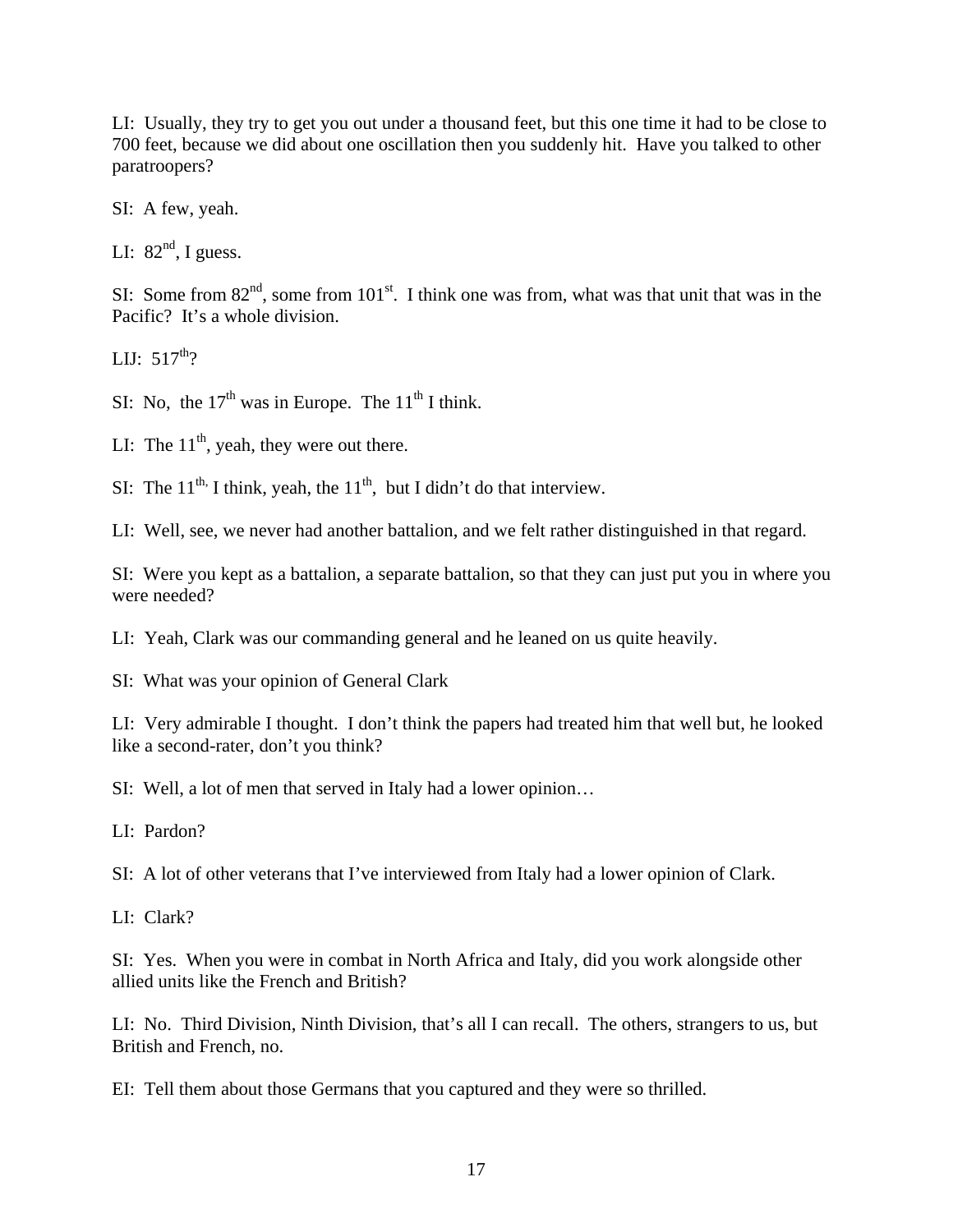LI: A pair of losers. Where was that?

EI: That was when you jumped …

LI: Avellino, Avellino. Tom Donlevy and I, yeah, we're dropped at night, and you're supposed to land on a level plain, that's the idea … Apparently, we straddled the mountain, okay, or a hill, and most of my planeload went that side of the hill, and just a couple of us on this side, Tom Donlevy and I. Now, we looked all around for the guys, we couldn't find them. It was at night, and Tom and I realized, pretty soon, we're on our own. So, we had to make our way back. On our way back, we me these two Germans, which I suspect were deserters, and they were very happy to be with us. We took them along with us ... turned them over to the British, eventually.

LIJ: They were from Hermann Goering …

LI: One was Hermann Goering and the other one was one of the Panzer grenadiers, I think. The Hermann Goering-type was an outright deserter, I think, and the other one was just an artillery spotter, and they just pulled away without them and left them there, and he was with one of the Panzer grenadier divisions. He was a nice fellow ... Neither of us could, we couldn't understand each other, only by hand motions. We carried them along with us a couple of nights, and finally turned them over the British. The British thought we were Germans, too.

LIJ: How did it happen that you found the Germans?

EI: They were asleep.

LI: Both of them were sleeping … But we'd seen this little Italian boy, and asked him, and he told us "*Tadeski*." *Tadeski* is colloquial for Germans and … "*Tadeski* there." The Italian boy was excited to see what was going to happen, and nothing happened.

EI: When they got there, they said "You're my prisoner," the Germans said. "No, you're my prisoner." "Oh, no, but we have guns." They didn't have a gun at that point.

LI: But, anyway …

EI: They had a lot of funny incidents. They were going up the mountain, and they were going down the mountain, and the others were going up the mountains, and one his neighbors, his friend next door, was coming up the mountain.

LI: Oh, yeah. We were leaving one of the battalions of the Ninth Division, and we were coming up and they were there. They were already established there, the Ninth Division, battalion … and they go by "Frank, how you doing?" He was a lieutenant, "Hey, Leo, how you doing? Glad to see you, Leo …" He had an ugly looking beard, and all that, and had been there for about a month, or so. I haven't seen them since, but would like some kind of contact with him, don't know if he survived the war. That was a real coincidence. The zone that we were taking over, and he was there, too. We were taking over from him.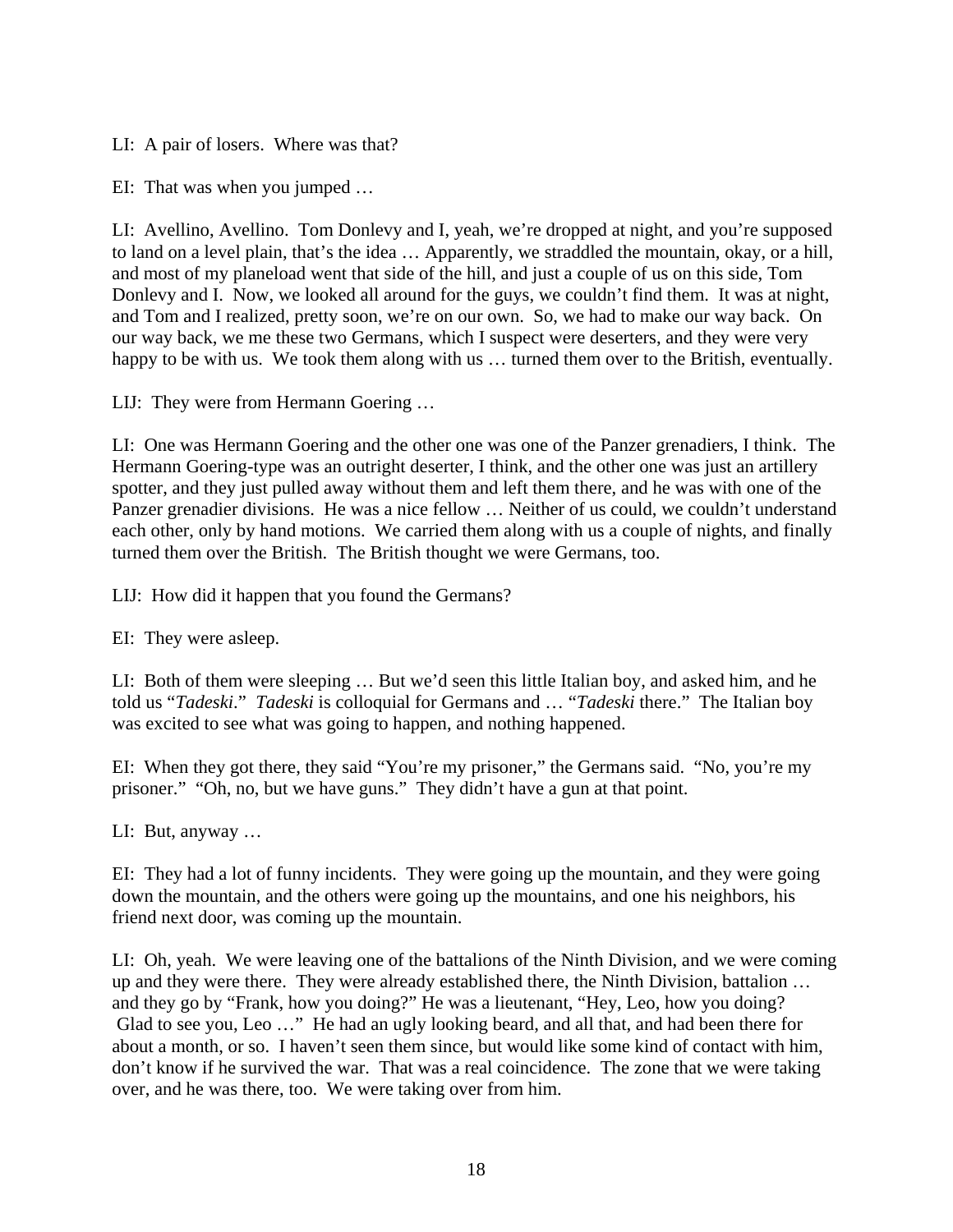SI: Where was that? Was that Mount Croce?

LI: Yeah, Mount Croce.

EI: There were two men in this place from 509. One of them died a few months ago.

LI: In this place?

EI: Sure, John Costello.

LI: Oh, John, yes, John Costello.

EI: … And then Art Van Dam, or something.

LI: In Leisure World … John Costello was one of our sergeants, heck of a nice guy.

SI: You told that story about him in the book, about jumping into Ireland. . .

EI: There was another funny thing. We went to church one Sunday, and who then walked into the pew? There was a man there, and I was here, and Leo was here, and at the end there's the "kiss of peace," when you turn around and shake hands with people, and I turned and shook hands with this man. Then he looked over to Leo and he said, "509." The first time they had ever met each other … I think that was amazing.

LI: He was from another company, but I knew him then. Art Van Ness, Art Van Something or other?

EI: Can I ask you people, lunch is all ready, do you want iced tea, coffee, Pepsi, Coke, or something? What would you like to drink?

SI: Whatever you have.

EI: I have them all.

[TAPE PAUSED]

SI: I wanted to ask you a question, or two, about your life in the Army before Pearl Harbor and before you joined the paratroopers. I guess it was just you in basic training?

LI: Basic training, that's all.

SI: Can you tell me a little bit about basic training and what it was like? A lot of people that were in the Army before the war tell us about how short they were of supplies, and how all the supplies they got were old, from World War I.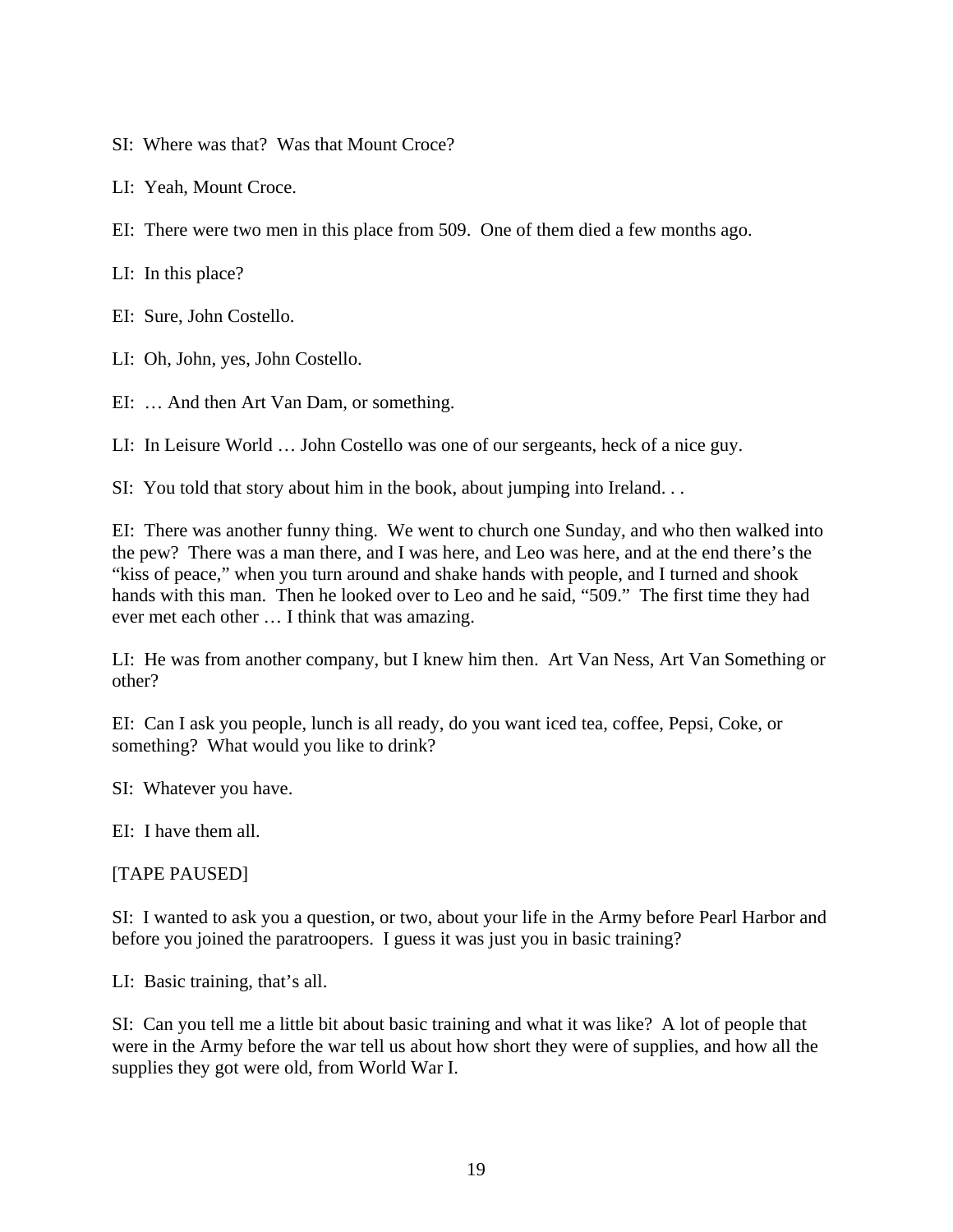LI: There was a lot of that. The very heavy garb, of which was characteristic of World War I, was not mainly ours, but very frequently ours … The hats, for example, they were all World War I, terrible looking things, and the fatigues, the blue denim, which I don't think they wear anymore, but they did then. Most of our time were spent in fatigues, fatigue outfits, and on our so called class A's were, you know, a wool jacket, brass buttons and the like, and I don't think there was any particular shortage of them, because the industry had geared up to supply the Army, particularly the textile industry, and they were making good profits as a consequence. I don't remember any particular shortages.

SI: Okay. What about not having rifles, so you used broomsticks, that sort of thing?

LI: We didn't get rifles until about probably about our, let's see … probably about four months, and the ones we got were World War I rifles, 03s, the Springfield 03s, and all of our range practice was on 03s. We didn't get the M-1s until just about the end of our, M-1 being the Garand rifles, we didn't get the M-1s until about the end of our basic training. I didn't have range practice on M-1s until we got to Fort Benning with the paratroopers. Lots of M-1 practice there.

SI: What do you remember about your drill sergeants, other officers, and non-coms during basic training?

LI: Animals. Animals, that's all I can say. We had a very pleasant first sergeant. He was kind of an exception, exceptional case, but the others were just, they were pre-war, regular Army types, you know. The Army was the lowest employment opportunity available to young men at that time. So, it didn't attract the cream of the crop, so to speak. I found them unnecessarily cruel because it was such a dramatic change, it was a dramatic change from what I was used to. To me, maybe they weren't as bad as I thought they were, now that I've had some experience. But, I think, that you fellows now, if you were in the Army, I think you'd find a very dramatic change. You have to get used to discipline, you know. It's in compliance of what they want.

SI: You trained mostly in the South. Within your unit, was there a mix of northerners and southerners?

LI: No. Mostly, they were southern types. The corporals, the sergeants, the staff sergeants, mostly southern types, because that was the occupational area of choice to most of these fellows if they're, you know, if they are healthy and pass the physical, the best option available to them. Crackers, we used to call them. Crackers, mostly.

JG: Did you encounter any discrimination because of your ethnicity or your religion by some of these people?

LI: Not particularly, no, no. They looked upon you kinda strangely because I was a Catholic, mostly that. But, of course, at that time, the ones who hit there were coming from big northern cities, there were a high volume of Catholics among us, and, therefore, we weren't like one in a hundred or something like that. So we weren't a target by any chance.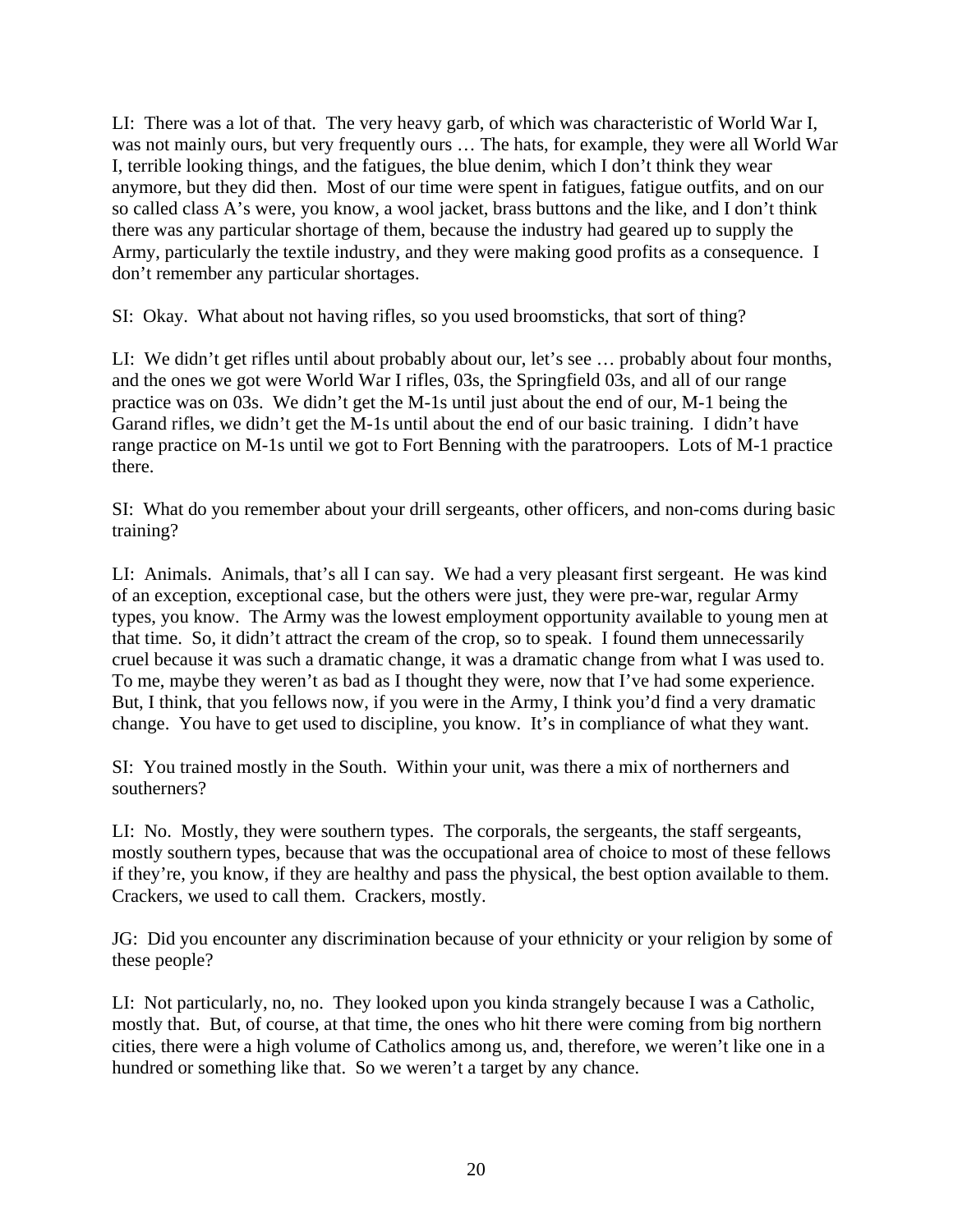JG: Did you have any Jewish-Americans in your unit?

LI: One or two. Not too many.

JG: Were there any issues with them?

LI: No, I don't think I remember any in particular. No blacks, no blacks at all, zero blacks. Door was closed to them. That was functional bias, I guess, you call that one.

SI: When you would go on leave in the South, did it surprise you coming from Philadelphia where things were fairly integrated, seeing the segregation down there?

LI: I just kind of expected it. What cities I visited, Macon in Georgia, and Atlanta, and you just didn't see blacks. Blacks stayed in their own enclaves, someplace. They never come out, and so strolling down the streets of Atlanta, you didn't see a mix of blacks and whites and others, I mean, whites only.

SI: Just one more thing, since you were the very first group of paratroopers, or, I should say one of the first, you said there were a few classes at Fort Bragg before you.

LI: We were the fourth class of about, maybe, about a couple of hundred in each class, and we're those guys, well  $\ldots$  our battalion became the, oh, that's right, the 501<sup>st</sup> were all regular Army, okay,  $502<sup>nd</sup>$  and  $3<sup>rd</sup>$  were a mix of regular Army and draftees,  $504<sup>th</sup>$ , that's us, was virtually all draftees, virtually all draftees, okay. That's pretty much the way they had them, and then from then on, mostly all draftees.

SI: So, since this was one of the earliest paratrooper training, looking back on how you performed in combat, would you say that it prepared you well? Or were there things that they should have taught you in training?

LI: No, I think we were prepared as well as we could, as we could be. So, they had enough weapons experience, and we knew all the weapons well, you know … Well, the only small arms weapons we had were rifles, machine guns and mortars, .60 mm mortars, and we knew them well, no problem. Happily, I eschewed the mortars. You could hardly carry those damn things, they're so heavy, but big guys like yourself, you're just naturals. "Oh, you're in the mortar squad." The way you knew you are on the mortar squad ...

JG: Since this was before the US entered the war; did you want the US to enter the war?

LI: Intuitively, I knew that it's a certainty that we're going to be in. There's no way you could get out of it, because our involvement with England, France.

JG: Do you believe it should have happened sooner than it did?

LI: I really think that Roosevelt just awaited the first opportunity that presented itself, and before you know it … there was no reason why you had to fight Germany, because the enemy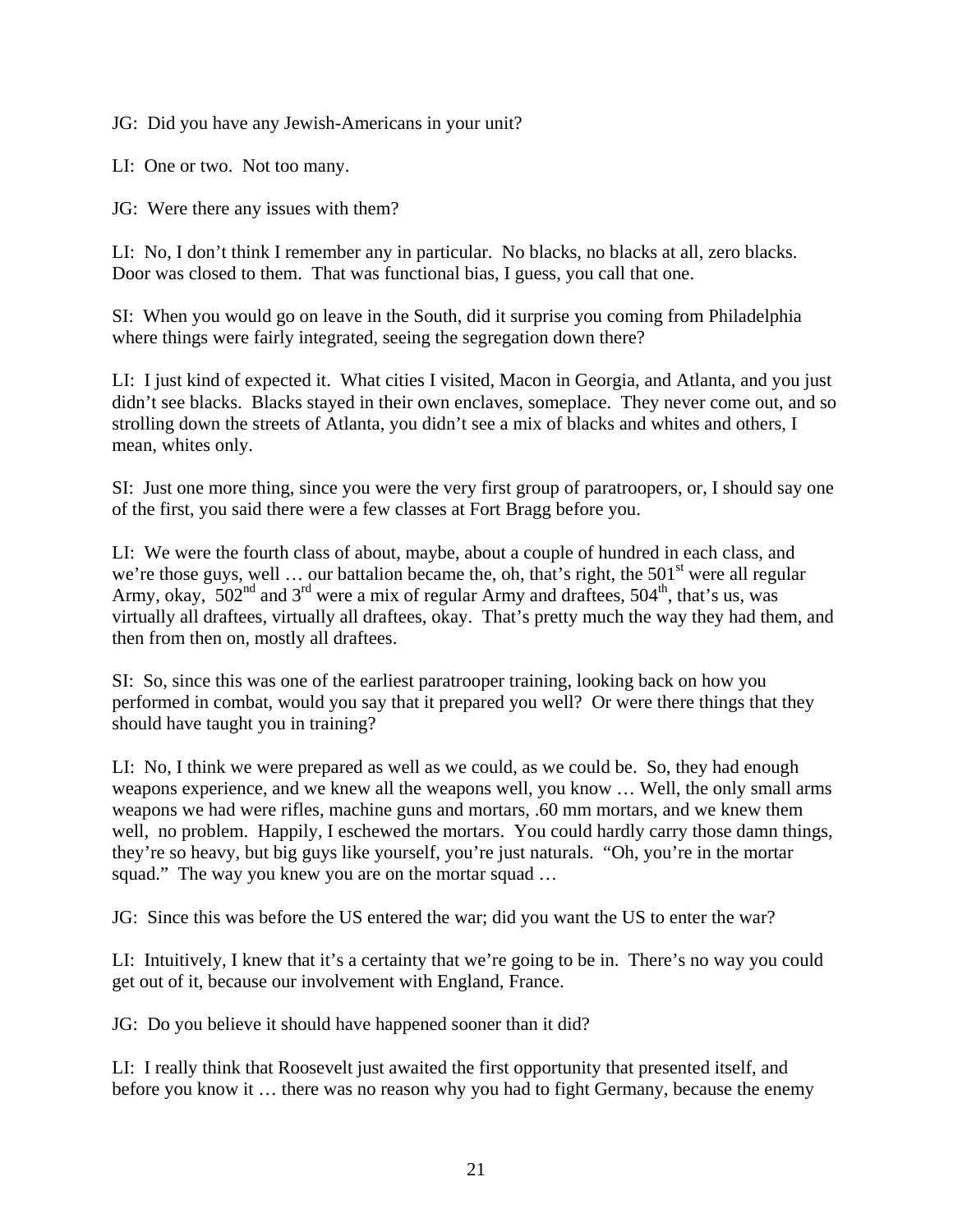was Japan at that point but because there was a link-up between Japan and Germany, suddenly you threw Germany in, too, because he knew we had to get in over there. So this was a good excuse, in my view. Now, Germany did no hostile acts, they didn't sink any of our ships, or anything like that. It could have, and they had ample opportunity to, but they didn't. But Roosevelt, "here's our chance to help our British cousins." I liked Roosevelt. He was very much of a pragmatist.

JG: How aware were you of what was going on in Europe, with the Nazis, at this point?

LI: Well, I wouldn't think I could be considered someone totally unsophisticated, that I couldn't appreciate what their problem was. I was a little bit brighter than the average person, not that I want to brag, but I think I was. To me, it looked to be a certainty that eventually we would be in it, because our entry in the First World War was superficial enough that this would be as bound to come.

JG: Do you want to tell us where you were when Pearl Harbor was attacked?

LI: We were in Atlanta. My friend and I were in Atlanta, and having breakfast at Miner and Carter's Drug Store at Five Points, downtown Atlanta. Have you been to Atlanta?

JG: Yeah, I have been to Five Points.

LI: You know Five Points? Miner and Carter's Drug Store there? It might not even be still there, it's right in the center. It's like being at Broad and Chestnut in Philadelphia or Times Square in New York. I'm in there, having breakfast at the bar, the girls said, "Did you hear Japs bombed Pearl Harbor?" "Why the hell did they do that?" We heard the war was on … and they had some demonstrations that were just very moving to me. As a matter-of-fact, I almost fill up when I think about it. My friend and I, his name is Cecil, we used to call him Cecil ... we're walking down one of the streets of Atlanta, this car pulled up, an older woman, she was probably only about fifty at that time, and then she said, "Boys, come here, come here." We went, "What do you want lady?" and then she said, "Get in the car. You're coming to house for dinner." That was the most embarrassing dinner I've ever had, because, you know, they were so emotional, because their son was out in the Pacific at that time, he was a flyer, and they figured they had to do something to somebody, and here we were, and she grabbed us just like that. We had dinner with, the most unpleasant dinner I ever sat through, she's squeaking most of the time, jeez, but anyway, that was her demonstration. But to me, I never told my wife about that, but that's just incredible. How would you feel if something like that happened?

SI: That reminds me of the demonstration you wrote about in your book, in Charlotte, where you jumped out of a plane for the public.

LI: Oh, yeah, did I mention that she only had one arm? Maybe I didn't want to mention that in the book, I was afraid she might get it. She was a very pretty young thing, only about eighteen or nineteen, something like that … and the deal was that whoever captured the paratrooper … [became their] weekend guest. She only had one arm very pretty girl. Yes, there's something about two arms … I found it a very uncomfortable weekend under those circumstances.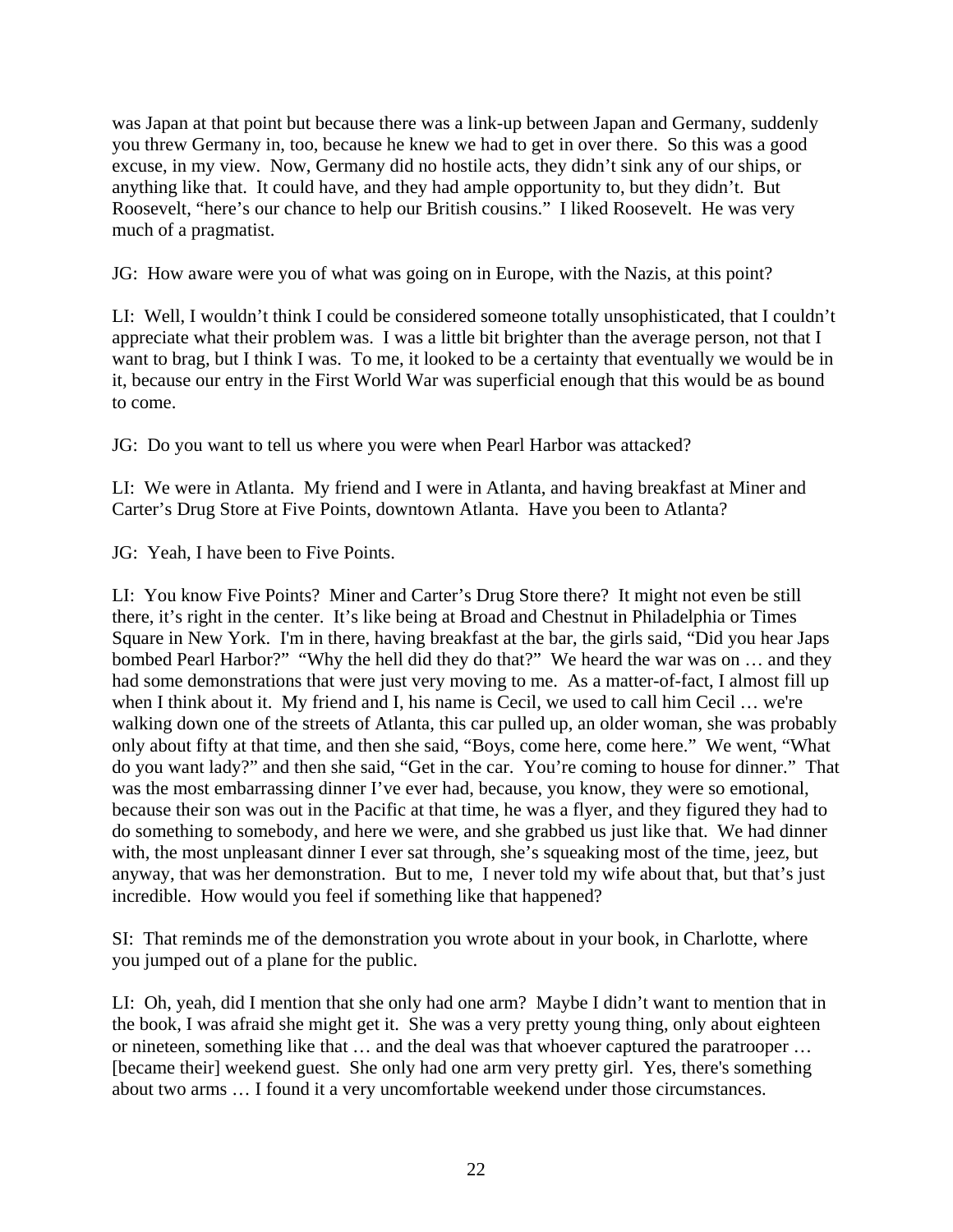SI: You were the first troops to be in England. Did you find that Americans living in England, just starting, had a lot of problems? Some people talk about how the rations didn't get there and they'd eat British food.

LI: Exactly. Those are a problem too, British rationing. We were on British Army rations, which were just terrible.

JG: What did they feed you?

LI: Heavy on the mutton, heavy on the mutton. Well, for example, when we came over on the *Queen Elizabeth*, it stopped in Australia and picked up I don't know how many thousands tons of mutton, okay. That's about the only food we had. Lamb is one thing, but mutton is something else. It's terrible food. Ever eat mutton?

SI: No.

LI: Don't bother. We had that for about three or four … then one morning we were out, maneuvers, come back, "Something's different here." It was chili con carne, oh God, did we go hogs for that. The cook wisely prepared triple quantity … Do you like chili con carne? Just hamburger and chili, stuff like that. It's all that stuff.

SI: This is going back to the States, could you tell us about the time that your unit fought the Ninth Division in the war games?

LI: Yeah. We were dropped, this was in North Carolina, we were dropped, in battalion strength, and the company's here, company here, company there, and we were very lucky, my squad. The squad I was in, which broke out squads too, because the whole idea was to try to when we get there, to penetrate the defenses of Pope Field. That was our objective, and could we neutralize Pope Field? We found these Ninth Division guys, four or five of us, about eight of them, asleep out in the woods. They had a truck and a recon car, a big car, a radio, a silencer radio. We took their cars and we took off, and we landed at the gate of Pope Field. We had a force of about three or four times … meantime, a bunch of them jumped us. As I said in the book, theonly chance in my life I'll ever take a swing at a lieutenant colonel, I missed, but I got a captain. They were taken prisoners, but the umpire declared that we had silenced Fort Pope, just that one truckload, we were able to do it. We come in with machine guns on the hood. We didn't fire them, of course. But it was enough for us, and our colonel gave us all "Well done" for that. That was the only one maneuver I was ever in, that one with Ninth Division. Didn't see the Ninth Division again till Algiers. They … locked me up.

SI: Can you tell us about that?

LI: A couple friends and I were out in Algiers. They had the automobiles, but they did have these voitures they called them, these horse driven cabs … Bob David and I went to a nice restaurant, good restaurant, and enjoyed ourselves, come out ant there was a voiture standing there, and these three or four Americans over there, arguing, until we jumped in and told him,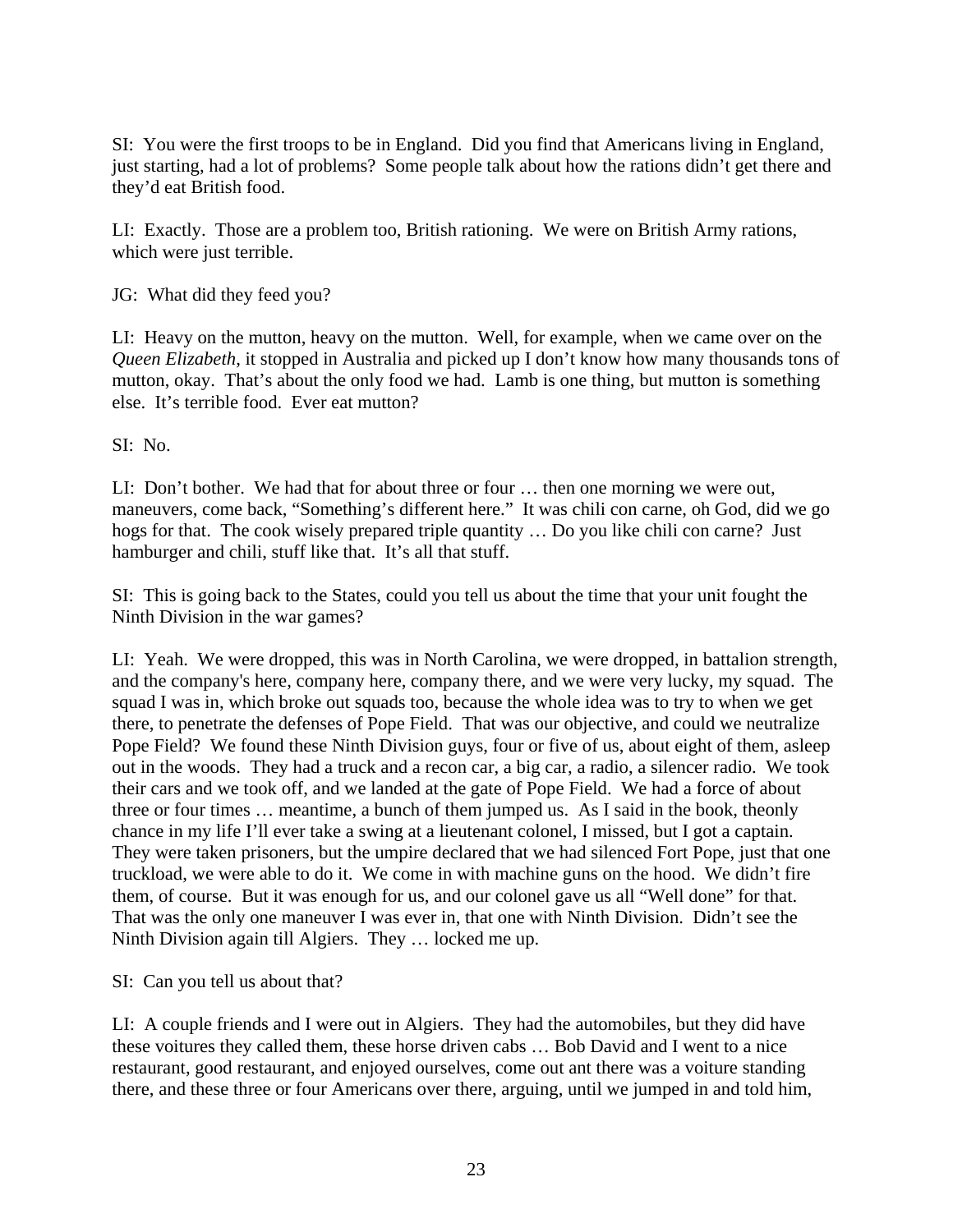"All right, let's go." Oh, it was their cab and they were arguing about who's gonna pay for it, and we jumped in "Gun it!" we preempted, in other words. They went and got a brick and threw it at us, missed me, but hit the cab driver and he started, "God damn, the Ninth Division again." Locked us up in jail overnight, but no blemish on my record, happily. Just disorderly conduct charge or something like that, but we weren't disorderly. What we did was steal a cab. It's fair game.

SI: That wasn't the time that they told you you were going be a private?

LI: That was in Casablanca.

SI: Wasn't there another incident when they said you were going to be a private?

LI: That was in London, the one when they reduced me to private. They sent orders that reduced me to a private, he just ripped them up … but Colonel Raff, he's still alive. He lives out in Bora Bora. Yeah, he's well over 100 years old, I think, or deeply in his nineties, anyway. Hell of a fine guy.

SI: What about the time that you and your friend visited the French bar, or French PX, shortly after the French had given up in North Africa?

LI: That was in Casablanca. We had been prisoners, and the French released us there from Algiers, from the Maison Blanche, and we flew to Casablanca. What was the question we asked? Just so I can get back into focus.

SI: About being in the French PX?

LI: Anyway. Oh, that's right, we're at Casablanca, yes, and we went over to visit … We had been told that the French had a PX. When we were released from that prison, POWs, we flew to Casablanca, at the airport, and we were supposed to stay at the airport till the next morning and fly back to Algiers, but Bob and I heard that the French had a PX on the other side of this field. We went over to the French PX and as soon as we walked in ... of course, there'd been a lot of fighting, the French, the Americans, lost a battleship and everything else. We walked in and the place was loud, and noisy, that's what you expect with PX. We walked in, total hush, because our status was unclear to them, were we enemies or were we friends? We were unaware of what had happened around Port Lyautey in Casablanca, we hadn't heard about the fight … and a deep hush. But then a couple of boys, French boys, start talking to us in their language, and we knew a little bit of French and they little bit of English, and then, and finally, a big crowd around, all talking all kinds of questions going back and forth. Finally, one of us suggested that we sing our National Anthem. Bob and I, neither has got a good singing voice. Imagine you two guys trying to sing the *Star Spangled Banner*. We were in an awkward position. So, slight pause at the end and they sang the *Marseillaise*. Are you familiar with *Marseillaise*? "*Allons enfants de la patrie, Le jour de gloire est arrive*." Sung with great intensity. I thought we were going to get killed. As I said in the book, I don't think the Mormon Tabernacle Choir could have done a more emotional job than they did. We're gonna get out of there alive.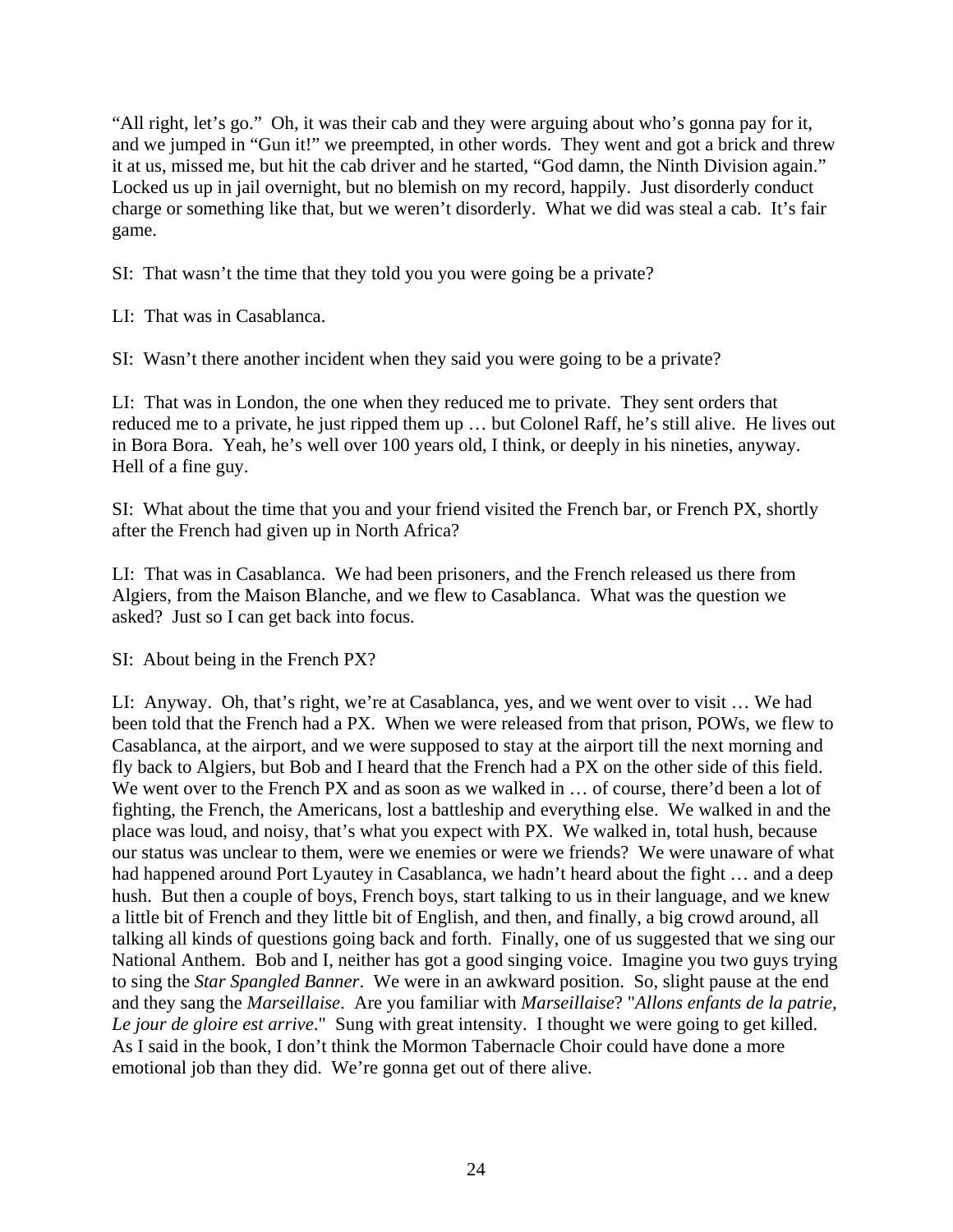SI: What can you tell us about fighting in Tunisia, at Gafsa, trying to blow up the bridge?

LI: There were five of our demolitions specialists, happily we were not involved in it. But they were sent over there. They got to the bridge, I think they blew the bridge, but they were not able to survive the Germans who were advancing up that way. Most of these fellows were captured. But we still got to the bridge, a tank could have blown the bridge, which slowed the German advance, and made it difficult for them to continue in Tunisia, and because they couldn't get their forces there, because to cross that hard ground there you had to go out in the desert. They didn't want to do that … But it enabled our guys to build up, the so called II Corps to come in and build up with the British, and defeated the Germans in North Africa, as a consequence. So, I think our battalion had a significant part in slowing their ability to marshal their forces. I was not involved with that. Only five demolition specialists who did that. It was an enormous bridge that they blew up, a railroad bridge. That was the end of rail traffic for the Germans. They couldn't do anything.

SI: Now, you didn't jump on Sicily.

LI: No, we were in reserve on Sicily. We waited there three days in the hot sun and, fortunately, we weren't committed.

SI: Were you aware of what had happened with the C-47s and the Navy?

LI: We heard about that the day after. I forget how many planes, well over twenty planes were knocked down by the Navy, which is a lot of loss for the  $82<sup>nd</sup>$ . That was their baptism of fire, and that was really a fiery baptism, I would say, for them.

SI: You mentioned in your book there was somewhat of a rivalry between your unit and the 82<sup>nd.</sup>

LI: Well, mostly created by those fellows, because they were pissed off with us because we beat them over here. Mostly that, that's all. Just a little rivalry, there wasn't any hostility by any means.

SI: Did you find any other kind of rivalries within the military, like rivalries between paratroopers and infantrymen, or Army and Navy, that sort of thing?

LI: I think the average infantry ceded to us, the upright position, because they wanted the chance to be paratroopers, but declined, if you know what I mean? Am I coming out of this more vain, glorious than you think. I don't mean to.

SI: Do you have any questions about North Africa?

JG: Can you tell me about some of the people that you met in Italy, like the fellow you received the letter from and how you came to meet them?

LI: Well, we were on our own, finding our way back to our base. You know, the Air Force had dumped us away from where our objective should have been, and the rest of the battalion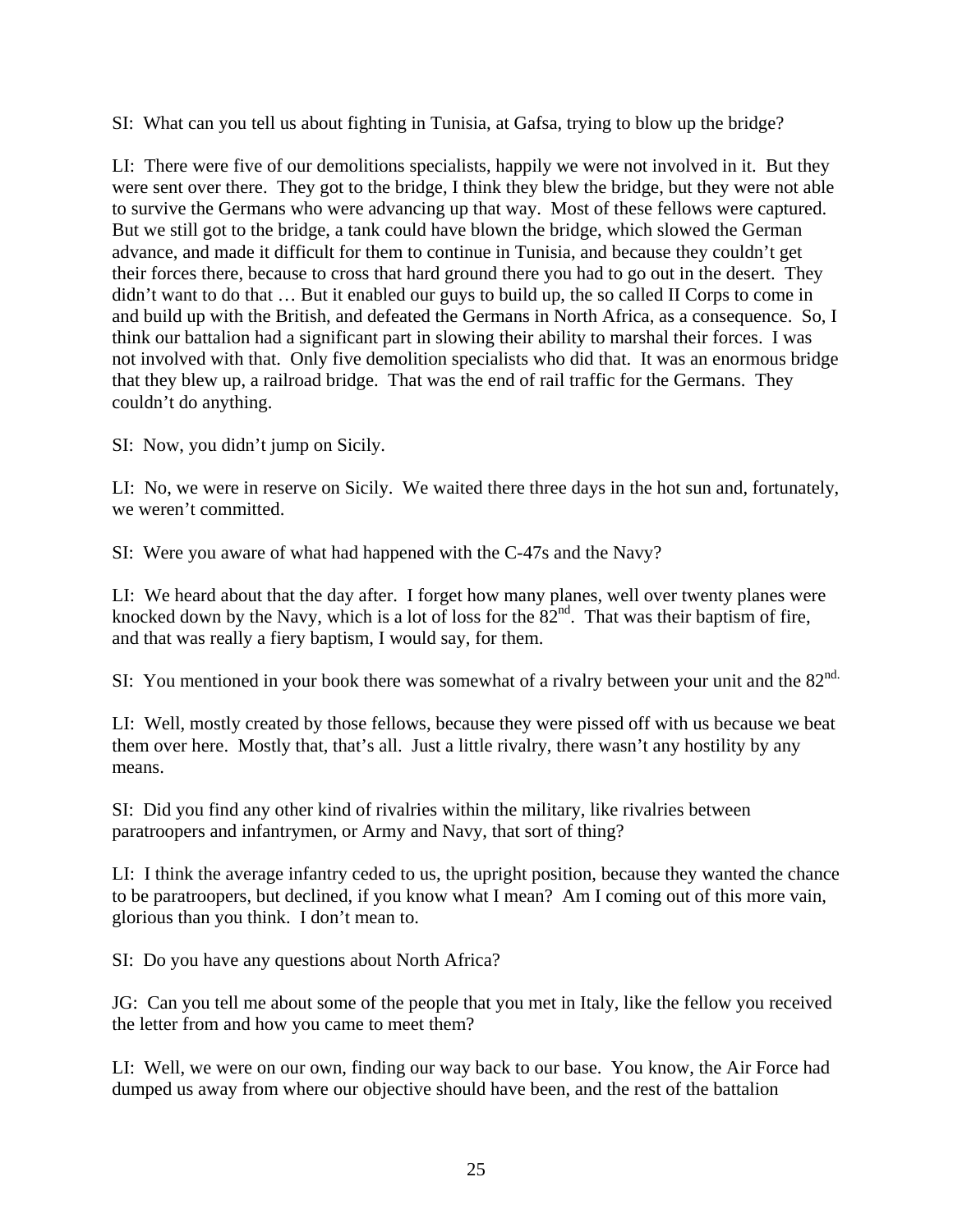someplace between us and Avellino, and we were over closer to the coast. We knew we were on our own then. It was either walk towards the Germans, or walk toward where we came from. So, we opted to walk back toward Avellino, right toward Naples, and the one Italian … well the two Italians we met, first a young boy was very helpful to us, and very likable kid, and also this Chief of Police advised us about the British were coming up the road, that's right, we invited them, we got a little dinner at his place that night, and it turned out to be a very large affair. I got a chance to meet the Bishop of Salerno, who left Salerno because of the hazards to life and limb over there. We had a chance to even … are you familiar with the practice of when you meet a Bishop, kiss his ring? Yeah, well, we kissed the Bishop's ring, cemented our relationship with that portion of the Italian population … but not long after that, we got back to our outfit.

SI: How soon after the Salerno invasion were you dropped on Avellino?

LI: Oh, almost within days, I would say. Almost within days, yeah.

SI: After Avellino was completed, you were sent into Naples. What was Naples like at that time?

LI: Well, Naples was not seriously damaged, except down around the dock area. We were not in Naples proper. We were in a suburb of Naples. I've got the name of it was someplace. It's in my book, the name of the place, but we were situated in a school, and we were there a couple of weeks before we left again. We left there and went into the beachhead, Anzio beachhead. But we had lots of interesting adventures, personal type, in downtown Naples, which was very hazardous in one respect. A lot of guys caught ... diseases down there. The Germans had ... the clap. Not guilty, never happened to me. It got so bad, the hospitals couldn't take all our guys. We had about thirty guys. Our battalion surgeon built a little chicken wire enclosure, and they'd get the shots every four hours, or whatever the treatment was. Think about it "clap, clap, clap," applaud them, "Hey!" They knew what we were doing. We had a little interplay with the population. The ones who had it made were the boys who came from Italian backgrounds, because they could speak Italian, or knew enough of the language to survive, and the fact that they were Italians enhanced their popularity with the people … and were good access points for us, if we wanted anything …We had a pretty good ratio of Italian-Americans with us.

SI: Did you ever encounter any mines, or snipers, or any kind of harassment action like that?

LI: Mines are always, you know, a danger. We lost a lot of guys by mines, because they were just not careful where they're moving, and when in our own position, we'd mine our own positions, we wouldn't proceed across them unless we were accompanied by somebody who knew where they were. You always go and head for that corner of the school, or this corner of the church, or something, you knew that's a straight path. Yeah, they were a factor. The everpresent problem for us was artillery … theirs.

SI: When you were at Anzio, did you come under fire from the Anzio Annie?

LI: I guess it was. I guess it was. It might have been the one that hit me, I don't know.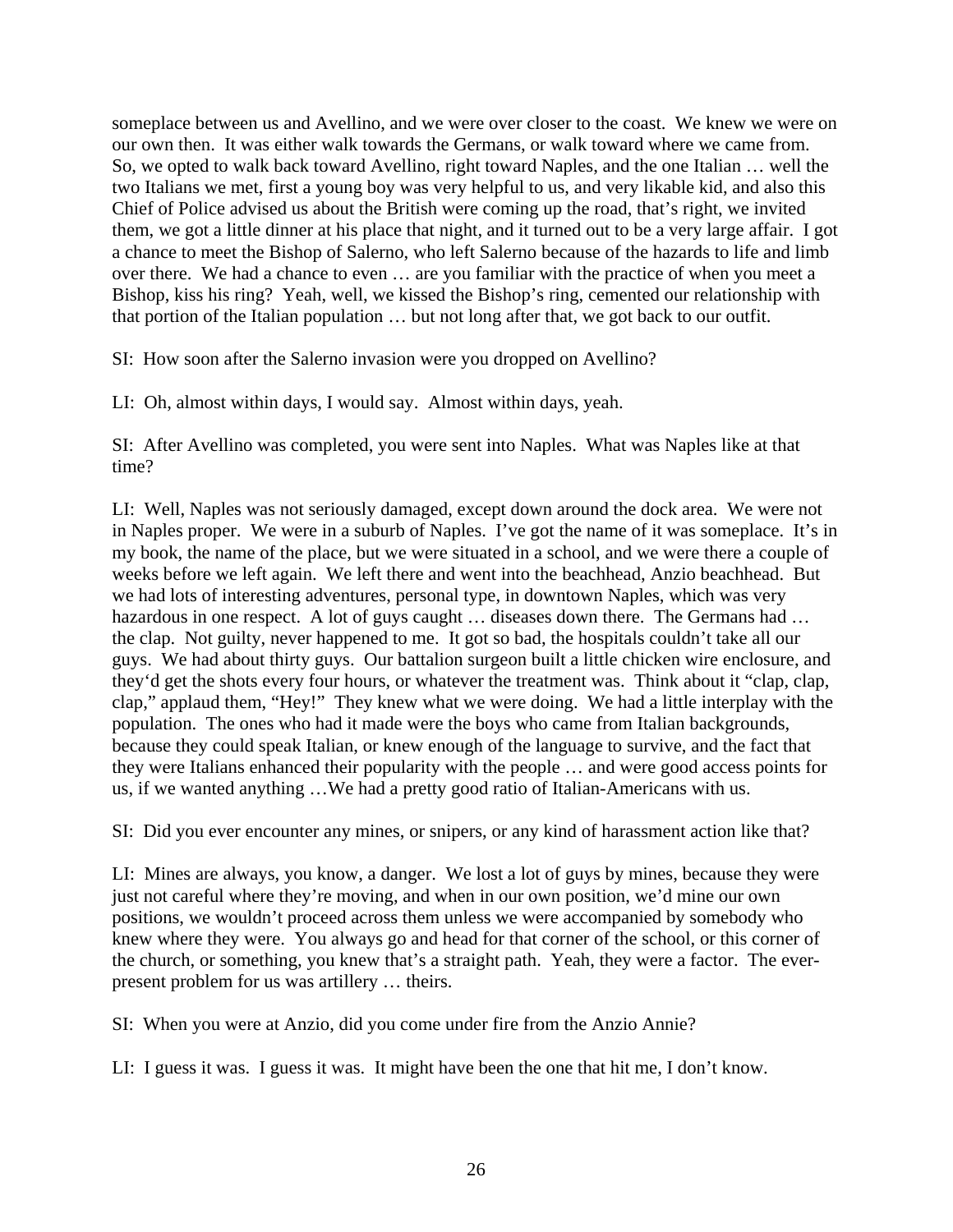SI: How long were you at Anzio?

LI: About a month. There was this one night, we went out to repair our line, hit by shellfire, and got me.

JG: Can you tell us a little bit about your injury, and then the treatment you received, and your recovery?

LI: Well, as the shellfire increased about that big … a little under two inches by half inch thick. It hit with enough force to just propel my legs right out from under me, okay. I knew that it was *fini* for me. I was walking out to repair this line towards the German positions, I knew where they were, but our line was out in that direction. I wandered just, toward our company headquarters, which was on the direction of the German positions from where I was. I heard the shell coming in, I figured where the hell it was going, it would land pretty far away, and I wouldn't have to hit the ground, so I didn't hit the ground, but it hit me. Now if I hit the ground it could have hit me here, or my head, something like that. I would have been finished, that's why I'm glad I didn't. But then, one of the guys, I was only about fifty yards from company headquarters, where company headquarters was, which is hole in the ground. It was a cave, or a stable, or something like that … and came out and carried me in. They carried me in and a battalion surgeon came, wrapped me up,

SI: A surgeon, you said?

LI: A battalion surgeon, Captain, what was his name? It's in the book, I think … carried me in to the hospital. That night, ambulances came up and carried me off to the hospital …

SI: So they just dressed the wound there?

LI: Just wrapped it up, that's all. One of the aid men wrapped it up, but blood continued to pour out of there, "Get Captain …" Oh, it was Captain Alden, the battalion surgeon, "God," he told this (Jack Sanker?) who was the aid guy, "Jack, that's not the way to wrap a wound." He actually had wrapped the wound. Then it cut the circulation off, but that was the end of the bleeding. My shoe was full of blood, the whole works, but anyway, that night the ambulance would come up and take me back the station hospital. In Anzio beachhead, they did superficial work, or whatever they did. They did surgery when I got back to Naples, the hospital in Naples. They treated the wound.

SI: When did they send you back here?

LI: Well, they had some kind of standard … if they anticipated you had more than like a four or five months period of recovery …

--------------------------------- END OF SIDE TWO, TAPE ONE ----------------------------------------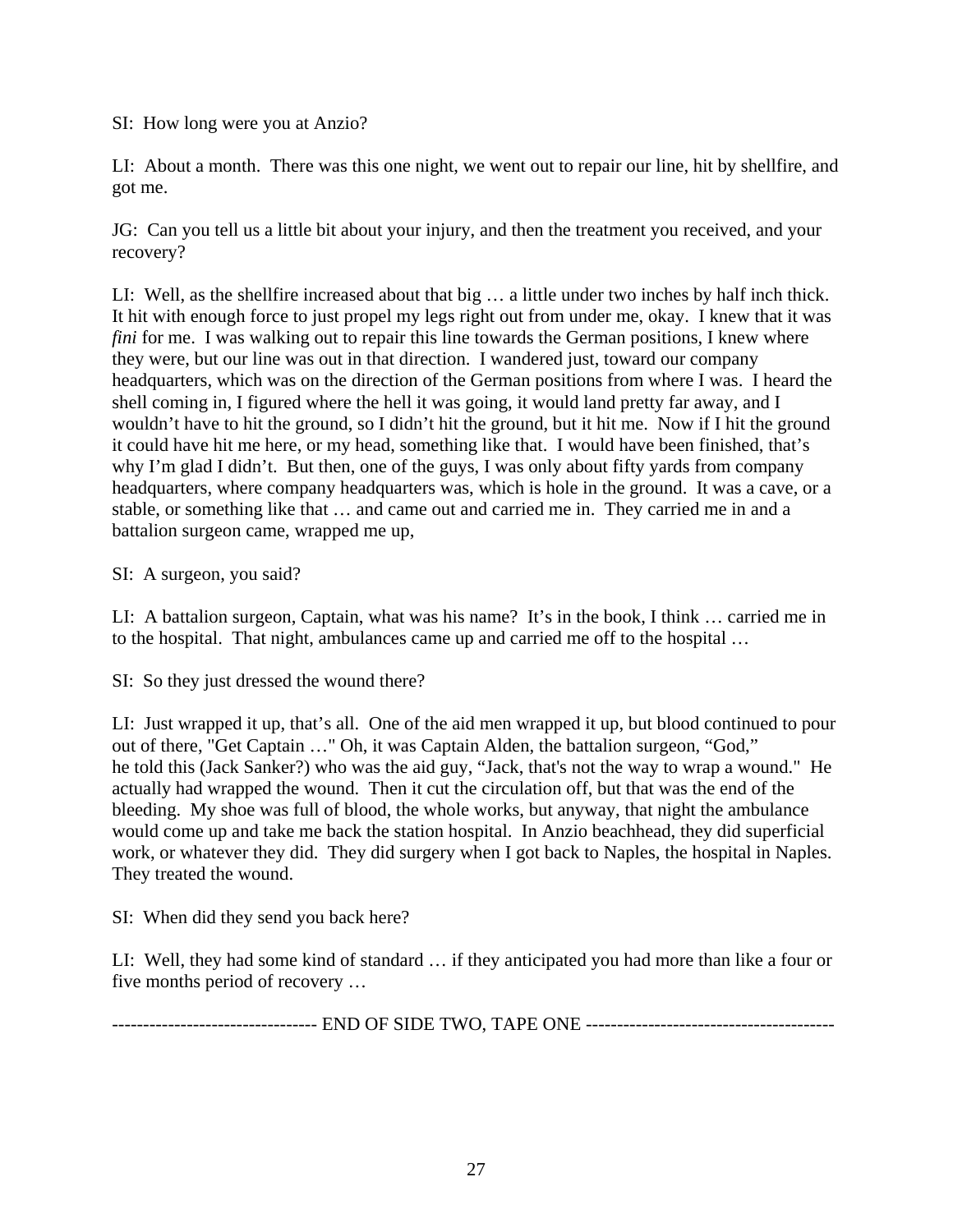JG: This is tape two of an interview with Leo Inglesby in Maryland on April 19, 2002. You were telling us about being sent back to the States to seek treatment for your injuries.

LI: They anticipated I'm gonna be at least four months … some figure like that, an arbitrary figure. It's gonna be four months, it's best to get out of the zone of the action, get back to the zone of the interior, as the United States was called. So, then I came back on the hospital ship.

JG: When did you come back?

LI: It must be before … I wish I knew. I guess it was about … well, that was in January … I guess it was about March or April of the year of the invasion.

JG: Of '44?

LI: Of the invasion period, yes. I came back to South Carolina, and, eventually, back to Fort Dix, Tilton General Hospital. Is it still there, by the way? Tilton General?

SI: Yup. Yeah, yeah. You were telling us a story before, I'm not sure if we got it on the tape about, earlier you had mentioned it, about the Nisei troops, the Japanese?

LI: Nisei troops? Oh, yeah. That was funny. They took me off the beachhead in an LST, okay, that was a terrible trip … and we come back to Naples, and they keep you doped up all the way. I didn't come to until the next morning, and the nothing but Japanese faces all around me. Holy Christ, and these were all Niseis, from the  $100<sup>th</sup>$  Battalion who were fighting in the mountains, okay, where we were. They all had the same problems as our guys had, frozen feet, some of their guys had frozen feet. Cordial bunch of guys, nice fellas, I suppose. Imagine, you know, it's quite a shock coming to. I knew it was the  $100<sup>th</sup>$  Battalion, from some division.

JG: How long were you laid up with your injury?

LI: Let's see, January, came back, I guess, until January the next year, I guess. When I finally got out, they assigned me to the Army Ground Service Forces Redistribution Center, in Asheville, North Carolina. What an easy job that was.

SI: What did you do?

LI: I was an interviewer for them, interviewing soldiers, much as you're interviewing me now. "Where would you like to go?" If you're a rifleman, you went back, hold your rifle again, but if you're injured and had to be reassigned someplace else, based upon your education and what your history was, we'd be assigned someplace. Not too many options available.

JG: Where you glad to be back in the States, away from the front?

LI: Very much so, very much so, and that was in Ashville, North Carolina which is a … have you been to Asheville? Beautiful, beautiful city, all mountains all around it, nice area. I was there when peace was declared.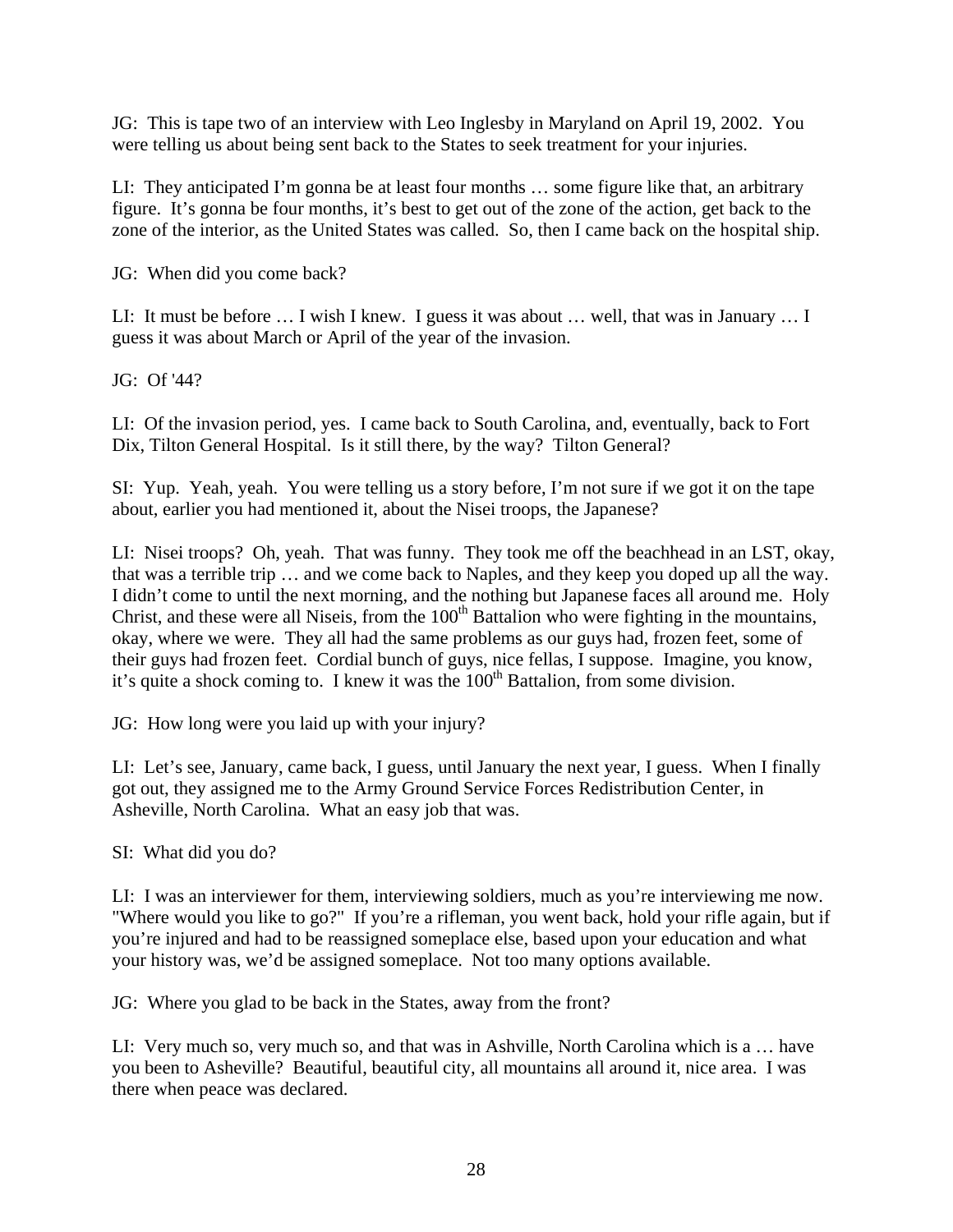SI: Do you remember the day that Franklin Roosevelt died?

LI: Yes. I was in chow line one day, down there, when he died. The general feeling was one of sadness, because he was extremely popular, don't forget that, as his vote count will tell you. Are you interested in politics at all?

SI: A little bit.

LI: I'm just as you'd call it, dedicated Democrats. I used to work for the party, too.

JG: Did you really? What did you do?

LI: Committeeman, you know local politics. Well, somebody said all politics is local.

JG: Tip O'Neill said that, right? Tip O'Neill said that, I think?

LI: Was it Tip O'Neil? I think so, yes. It was Tip.

SI: I think the last three people we interviewed had said that at some point. De Sante said that last week.

LI: What's that? All politics is local? Were they all Democrats too?

SI: Yeah.

LI: God loves us, he made so many of us.

SI: Could you tell us about VJ Day, what the mood was like where you were?

LI: I hate to acknowledge this. Actually, it was a redistribution station, all right, and it's just soldiers coming out of hospitals, coming out of prison camps to be interviewed and reassigned, and because of the pressures that the poor boys had been under, we only had morning schedules, okay. We scheduled things in the morning. The afternoon was theirs, and ours, too. As a consequence, every afternoon was primarily at the Asheville country club golf course, and I was on down the second hole, midway down the fairways of the second hole, when all the whistles went off. I thought, "What do you suppose that is?" "I think we don't have any more war," somebody said. That's what it was, V-J Day.

SI: So, after V-J Day …

LI: So, I think I celebrated V-J Day by getting a double bogey.

SI: After that, were you reassigned or were you just discharged?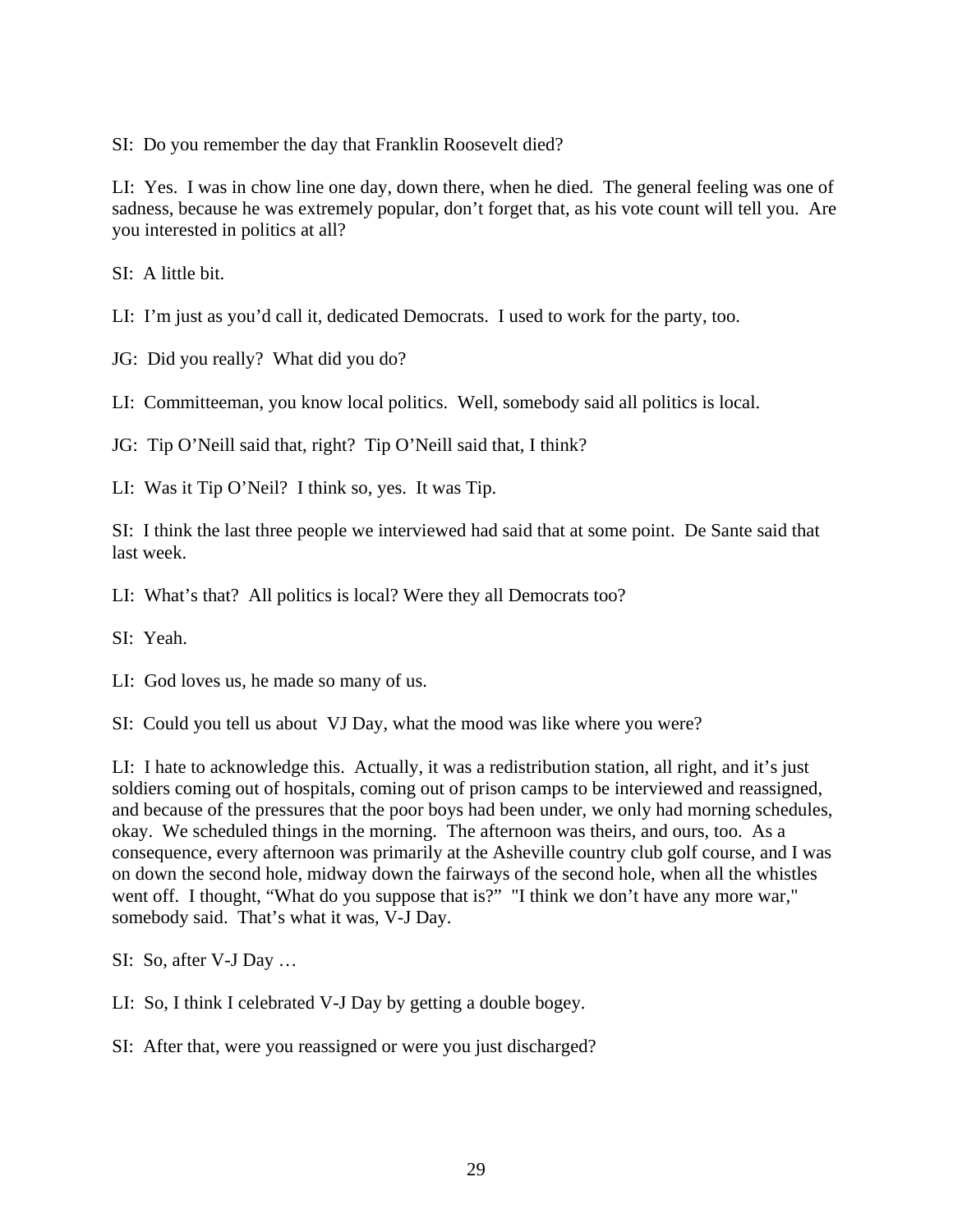LI: Soon after that, I was discharged. As a matter-of-fact … You needed eighty-five … Oh, yeah, that's right. I did not right away. The discharge requirements, to be eligible for discharge you had to have eighty-five points. I think I had 125 points, but by that time they were demobilizing the Army, and the job I had as an interviewer to help the poor boys find a slot in the civilian society, I went out quick. I need it. Wow, critically need it. The outrage for the population of parents of critically injured people was tremendous. "Let my boy come home, he's been there all the time…" Oh, there's guys with lots of service, lots of background and we found ourselves in jobs which suddenly became more needed, including myself. My mother joined the crowd that was writing to their congressman about "Get my son home now." After about a month or so, that hiatus, out again, and this was 1945.

SI: I've heard about that. I heard that Walter Winchell used to get on the radio and announce which camps weren't letting people out fast enough. There'd be like crowds of people around the camps.

LI: Four years, two months, twenty-four days and five and a half hours was a long time. Every minute was against my will.

SI: When you were on the service, were you ever allowed to go on R&R?

LI: One time, we did. No it wasn't R&R, just leave, got leave … one break at Fort Benning, only recently in the paratroops, it was Christmas and they were gonna split the breaks, you know, like twenty days, half the guys could go this, half the guys this other ten days, so I got the second ten days till New Year's Eve and I had a good time. By this time, I was pretty much well recovered. Went to a dance. Met some nice girls, good time.

SI: Did you ever see any USO shows when you were in the service?

LI: Yes, I did. Overseas, I did. In England, I saw Al Jolson, and then later on, another big, famous personality, forget who it was.

SI: Bob Hope?

LI: It wasn't Bob Hope, but I remember Al Jolson. It was in England. It was going to be outside, but it rained, they took over a local movie theater, cancelled their program for that day, and fit in all the seats, but there wasn't a square inch of space in those aisles, because all the locals came in, too. They were invited in to see it. That place was bulging at the seams. He put on a fantastic show. I remember that. So, I saw at least two.

SI: What is your opinion of how your officers handled things during combat?

LI: They were scared like anybody else, but I've got to commend them, they knew what they had to do, and I never found an officer that I didn't think was worth the bars he was wearing.

SI: Were most of your officers graduates from OCS or were some of them West Point?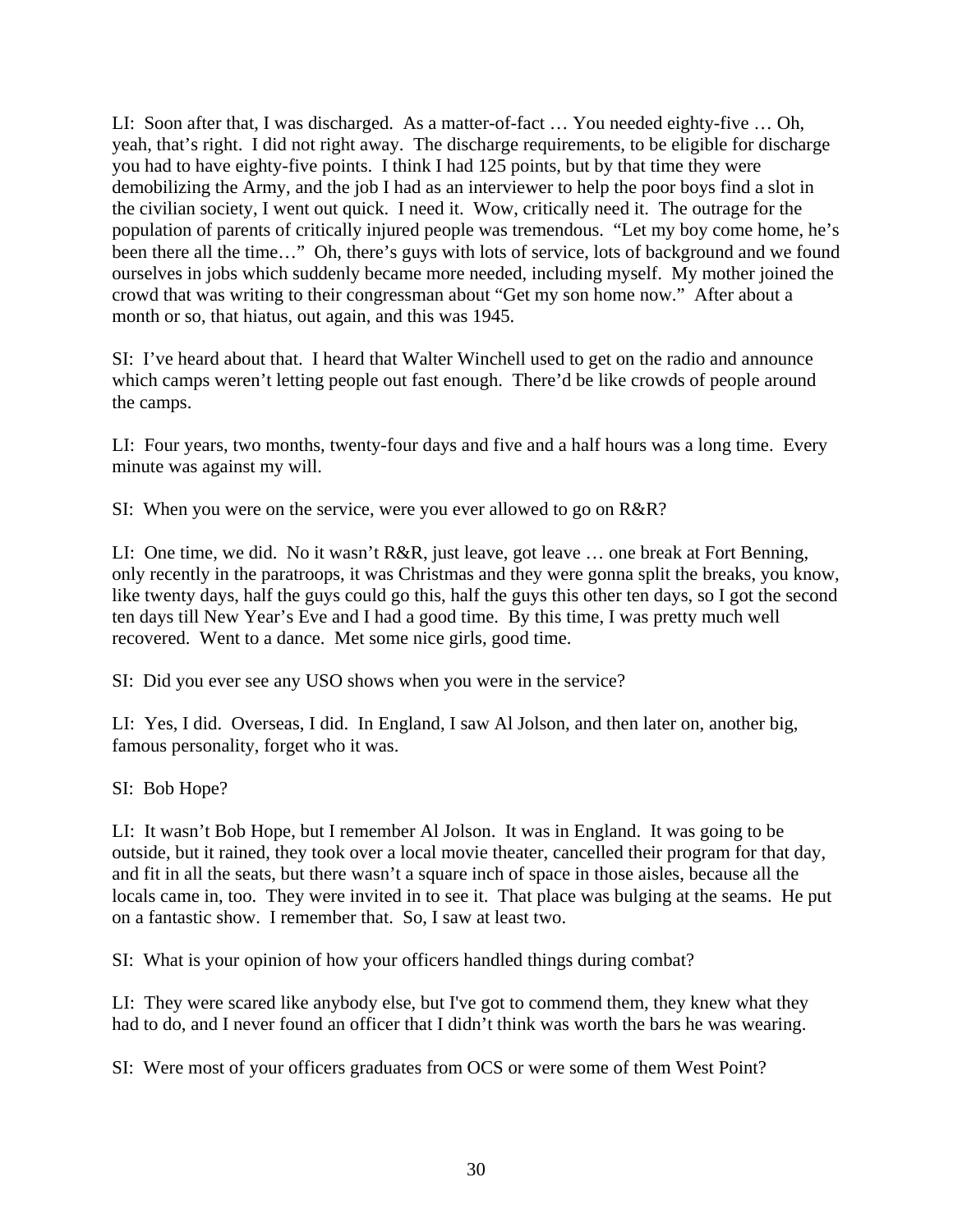LI: Virtually all were [OCS]. Our colonel was a West Point graduate. Our first colonel was. He was the only one I knew of after that.

JG: How did the war in general, you know, help you grow as a person and make you who you are today?

LI: I think it was a very maturing experience for me, really. Of course, I had never been in such close association with other men my same age, pursuing the same objectives. In this case, you know, staying alive. All of us were conspicuously successful at doing that. I think, very maturing. You're scared as hell most of the time, but the fact that you succeeded in overcoming that, is in itself, a maturing experience. Had you ever experienced that you might know what I mean.

SI: I notice you have the Bronze Star. Do you remember which action you were in for it?

LI: Someplace I have the … I think it was because of our service in the mountains more than anything else, because we were able to … I don't know.

SI: We've skipped around.

LI: Well, you might be able to make sense out of it if you put it in order.

SI: I just want to make sure we didn't miss anything. Is there anything before we wrap up that you would like to put on the tape that we missed, or any questions that we haven't asked?

LI: You're somewhat assisted by having read my book. Pretty much take that and transcribe that … but between that and what we talked about is pretty much covered the whole gamut.

SI: I think the one story we didn't get was, you told us at lunch but we didn't get it on tape, was how you met your wife.

LI: Oh, yes. A nice club in Philadelphia, not exactly a gentleman's club, well, like an academic area, it's the Philopatrian Club. Philopatrian means Greek for love of country, okay, you know. These were people of substance in the Philadelphia community, who are members of that club, and it was made available for this group of college students, of which my wife was on the board, that's right. We'd have a nice dance down there and meet a lot of pretty girls. So, I went down there once, that's when I just a student at La Salle, and met my wife there, and one thing led to another, and here we are today. So, I met a Philopatrian Club while I was in college, she was already graduated. She was working for John Hancock, one of the insurance companies there … I was a student. We didn't get married until I left Rutgers, until I graduated from Rutgers. It was 1950, I guess … You never asked me about Rutgers, but I enjoyed Rutgers.

SI: Oh, we talked about it before, I think, with Mason Gross.

LI: I went there. While I was at Rutgers, oh, that first summer I was there, the students vacate the campus, and I was there for the whole summer. I lived at Chi Psi House on …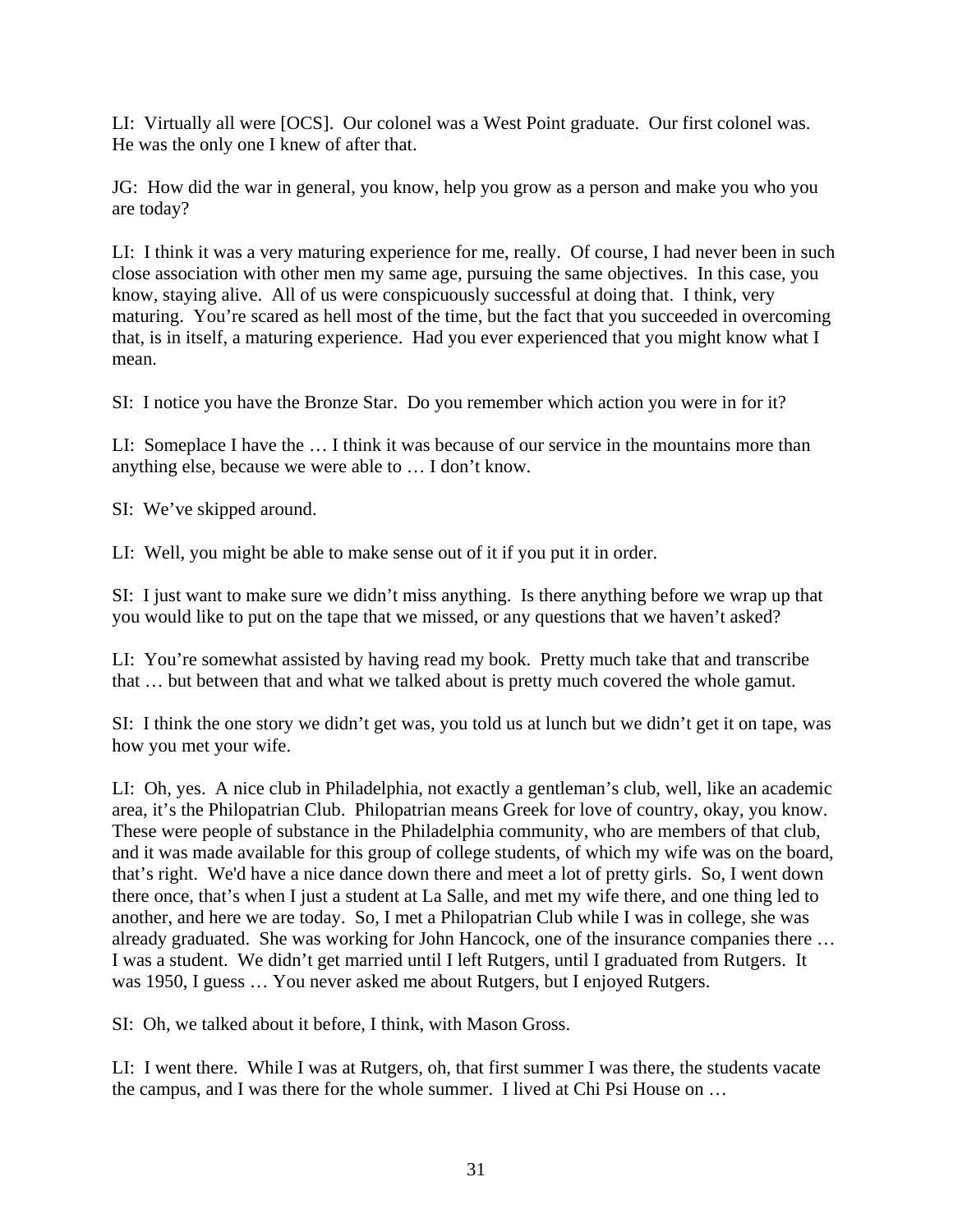JG: Mine Street?

LI: That sounds familiar. Do you know the Chi Psi?

SI: Well most of the houses are different now.

LI: Are they really?

SI: I think most of the fraternities were on Mine St.

LI: I guess that was it. Yeah. I know we'd go quite often at a bar on the corner ...

SI: Corner Tavern?

LI: CT, yeah. CT. Ever eat there?

SI: Yeah. Still there.

LI: The CT. … Did you ever know Dean Miller?

SI: No.

LI: Dean Miller's son, Norm, was with us too. A hell of a nice guy, big tall fellow like yourself, red hair, and Dean and Jim (Blatchey?) and I had dinner there quite often. He lived down there. He lived at Highland Park. His parents did. His father was on the faculty. I enjoyed Rutgers.

SI: It was different for you being a graduate student, but was there any kind of social life like dances and that sort of thing?

LI: Mostly went home weekends, that was back in Philadelphia. I wasn't that much imbued there. I wasn't driving then, I don't think I was driving at that time. I used to get back and forth by train.

SI: When you went to La Salle, was it a coed institution?

LI: No, all men.

SI: All men.

LI: It only had that one building then. Now it's a big, spreading campus now. Ever been there?

SI: I think I've driven past it.

LI: It's a pretty big place now.